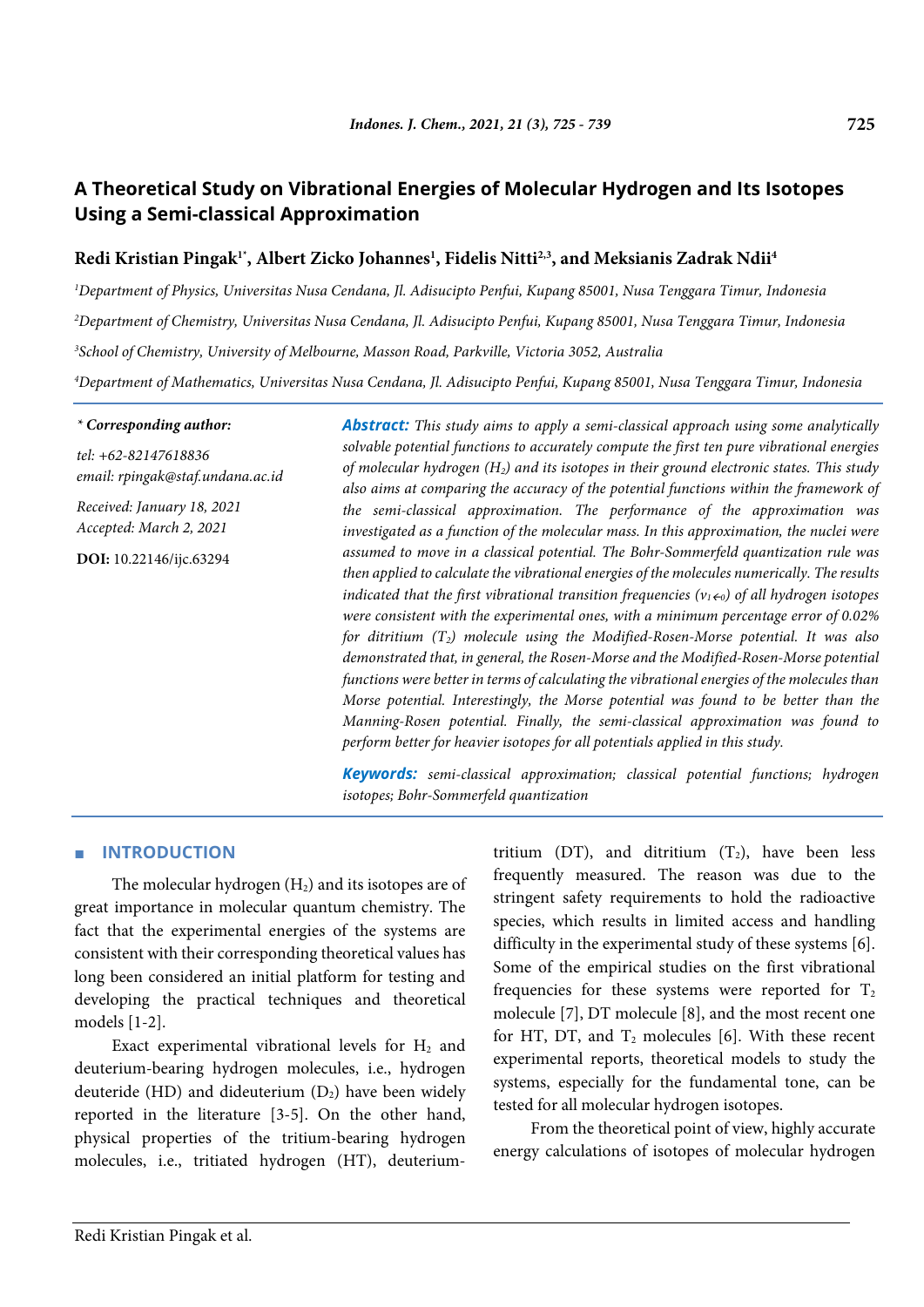have also been thoroughly performed. Various types of theoretical calculations have been developed, including the moment constant summability method [9], freecomplement variational theory [10-11] and matrix Numerov method  $[12]$  for the  $H_2$  molecule. The nonrelativistic calculations were also reported on energy levels of D2 molecule [13] and of HD molecule [14]. Similarly, a theoretical study on vibrational energy levels of the hydrogen molecule and its isotopes was presented [15]. Besides, highly accurate ab-initio calculations have also been extended to investigate the effects of vibrations on the chemical and physical properties of other quantum systems. These studies include the use of the first-principle DFT calculation to investigate vibrational effects on vacancies in silicon [16], nitrogen-doped diamond [17], germanene [18], monolayer hexagonal boron nitride [19]. DFT also was used to investigate the potential of halogensubstituted N-methyl-4-piperidones curcumin analog compounds as candidates for optoelectronic materials [20]. First-principle vibrational free energy calculations have also been conducted to study defects in silicon [21-22].

Moreover, DFT was used along with ab-initio correlated wavefunction theory (WFT) methods to obtain highly accurate potential energy curves (PECs) of fluorine adsorption on coronene [23], setting up a high-level benchmark for theoretical studies on graphene functionalization. The results generated from the abovementioned first-principle calculations are in excellent agreement with their corresponding experimental values and other ab-initio products. These findings indicate that DFT and correlated WFT are among the most accurate theoretical methods. Therefore, they are recommended for performing precise high calculations on rovibrational, electronic, structural, optical, and other properties of materials for investigating their potential use in devices.

Recently, the semi-classical method has been applied to study the vibrational states of molecules [24- 25]. One approach in this method is to use the Bohr-Sommerfeld quantization rule. One can apply the potential analytical surfaces such as the Morse potential rather than applying a more complex ab-initio potential. Despite being simple, the Morse potential has been proven accurate in studying the diatomic molecules [2627]. In our previous study [28], we have successfully applied a semi-classical approach using the Morse potential [29] to calculate the vibrational energies of the molecular  $H_2$ . In this study, we observed that 10 out of 15 vibrational levels of  $H<sub>2</sub>$  could be generated with reasonable accuracy. In addition to the Morse potential, there have also been other analytically solvable potentials, including the Rosen-Morse [30], Manning-Rosen [31], and the Modified-Rosen-Morse potential [32]. These potentials have been extensively applied to study the interactions in molecules. However, they have not been explored to calculate the vibrational energies of molecular hydrogen isotopes within the framework of the semi-classical approximation.

Since their introduction, most of the potential functions have been widely explored and compared for their performance in describing the molecular interaction of diatomic molecules. Consequently, a variety of claims have been drawn by different researchers that a particular potential is better than the others or vice versa. For instance, Deng and Fan [33] claimed that the Deng-Fan potential was better than Morse potential in describing the interactions of diatomic molecules. Moreover, Liu et al. [34] reported that vibrational levels predicted by Manning-Rosen potential model were better than those predicted by the Morse potential model for a  ${}^{3}\Sigma_{u}^{+}$  of the Li<sub>2</sub> molecule. Wang et al. [35] made a contradictory claim that the Morse potential was better than Deng-Fan, Manning-Rosen, and the Schiöberg potential in describing the interaction of diatomic molecules. Therefore, more comprehensive theoretical studies on different chemical-physical properties of various diatomic molecules using these potentials are crucial in testing the accuracy of the potentials.

This present paper aims to apply the semi-classical method using the Morse, Manning-Rosen, Rosen-Morse, and the modified Rosen-Morse potential to calculate the first 10 vibrational energies of molecular  $H_2$ and its isotopes (HD, HT,  $D_2$ , DT, and  $T_2$ ) in their ground electronic state  $X\Sigma_g^+$ . Also, the accuracy of the calculation in the framework of the semi-classical approximation was examined. Finally, the performance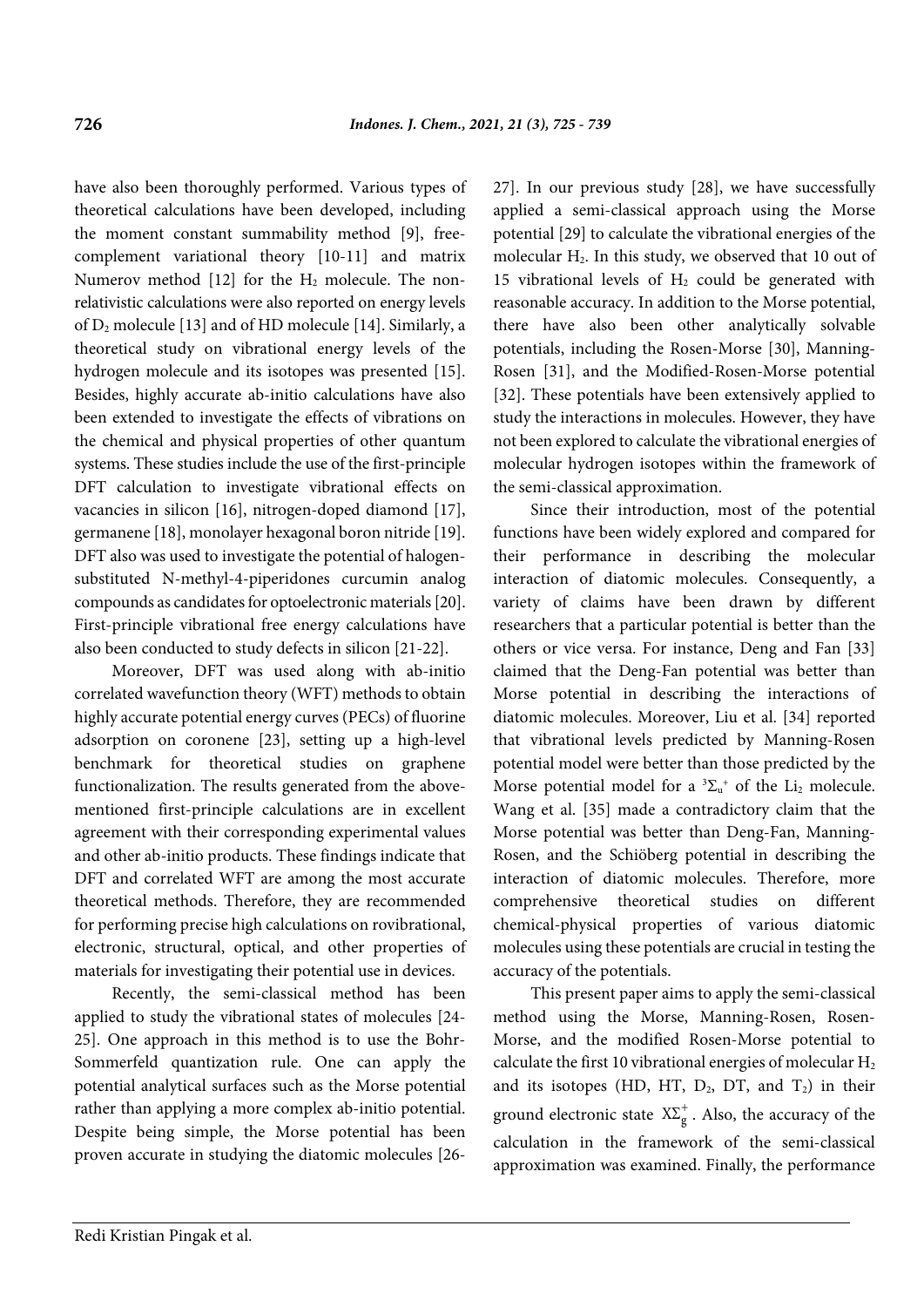of the approximation was evaluated as a function of the molecular mass.

#### ■ **COMPUTATIONAL METHODS**

#### **The Semi-Classical Approximation Using Analytically Solvable Potentials**

The semi-classical method used in this article was applied within the framework of the Born-Oppenheimer approximation. In this approximation, the nuclei and electrons were assumed to move independently. The further assumption would be that the vibrational and the rotational motion were separated. Therefore the vibrational bound states of the molecular hydrogen isotopes can be obtained by solving the time-independent Schrödinger equation for the nuclei shown in Eq. (1):

$$
(\hat{T} + \hat{V})|\Psi\rangle = E_n|\Psi\rangle
$$
 (1)

In the semi-classical approximation, one does not need to solve Eq. (1) directly for  $E_n$  but needs to assume that the nuclei move in a classical potential  $V(r)$  and then apply the Bohr-Sommerfeld quantization rule to approximate vibrational energy eigenvalues En. Hence, using the quantization rule led to dimensionless action S at a particular energy  $E_n$  [36]:

$$
S(E_n) = \left(\frac{2\mu}{\hbar^2}\right)^{1/2} \int_{r_{\rm in}}^{r_{\rm out}} \left(E_n - V(r)\right)^{1/2} dr - \left(n + \frac{1}{2}\right) \pi
$$
 (2)

Despite  $S(E_n)$  is dimensionless, all other quantities contained in  $S(E_n)$  still have their standard units. All physical quantities were defined in a way that they are dimensionless. Therefore, Eq. (2) can be written as:

$$
s(\varepsilon_n) = \gamma \int_{x_{\text{in}}}^{x_{\text{out}}} (\varepsilon_n - v(x))^{1/2} dx - \left(n + \frac{1}{2}\right) \pi
$$
 (3)

where  $s(\epsilon_n)$  is the new dimensionless action. All other unknown dimensionless quantities defined to arrive at Eq. (3) are described as follows. Firstly, dimensionless position x was defined as  $x \equiv r/\delta$ . Here,  $\delta$  is a parameter with the dimension of length introduced to make position x dimensionless. This  $\delta$  parameter also appeared in the potential functions as shown in Eq. (8) to Eq. (11). This parameter has a physical meaning of controlling the width of the potential functions. Hence, it has to be fitted to experimental values for given energy using a particular potential function. Similarly,  $\gamma$  is a dimensionless quantity introduced to make the constants just before the integral in Eq. (2) dimensionless and to account for  $\delta$  and equilibrium potential  $D_e$  in the calculation. This  $\gamma$  value, shown in Eq. (4), represents the quantum nature of the problem where more significant matters of *γ* correspond to systems with a more negligible quantum effect. In other words, the systems behave more classically for larger γ and vice versa.

$$
\gamma = \left(\frac{2\mu D_e \delta^2}{\hbar^2}\right)^{1/2} \tag{4}
$$

Here,  $D_e$  is the potential at the equilibrium position  $r_{e}$ , and μ is the reduced mass of the nuclei. Secondly, xin and  $x_{\text{out}}$  in Eq. (3) are the scaled classical turning points obtained by first solving  $r_{in}$  and  $r_{out}$  using:

$$
V(r_{in}) = V(r_{out}) = E_n
$$
\n(5)

Next,  $\varepsilon_n$  in Eq. (3) is the scaled vibrational energy for a particular vibrational quantum state n, defined as

$$
\varepsilon_{\rm n} \equiv \frac{\mathbf{E}_{\rm n}}{\mathbf{D}_{\rm e}} \tag{6}
$$

Finally,  $v(x)$  in Eq. (3) is the scaled classical potential governing the motion of the nuclei. This  $v(x)$  function can be determined from  $v(r)$ , which was defined as

$$
v(r) = \frac{V(r)}{D_e}
$$
 (7)

In this article, the potential functions used were the Morse potential  $V_M(r)$  [29] shown in Eq. (8). The Manning-Rosen potential  $V_{MR}(r)$  in the form presented in [35] as shown in Eq. (9). The Rosen-Morse potential  $V_{RM}(r)$  in the form presented in [37] as shown in Eq. (10), and the modified Rosen-Morse potential  $V_{MRM}(r)$ [32] demonstrated in Eq. (11). It was important to note that there was a slight change in each equation where –  $D_e$  was added, which only yielded– $D_e$  at the potential minimum but did not affect the physical properties of the potentials at all. It is also important to note that the bond length  $r_e$  used in this article was taken as a precomputed parameter.

$$
V_{\rm M}(r) = D_e \left( \left( 1 - e^{-(r - r_e)/\delta} \right)^2 - 1 \right) \tag{8}
$$

$$
V_{MR}(r) = D_e \left( \left( 1 - \frac{e^{r_e/\delta} - 1}{e^{r/\delta} - 1} \right)^2 - 1 \right) \tag{9}
$$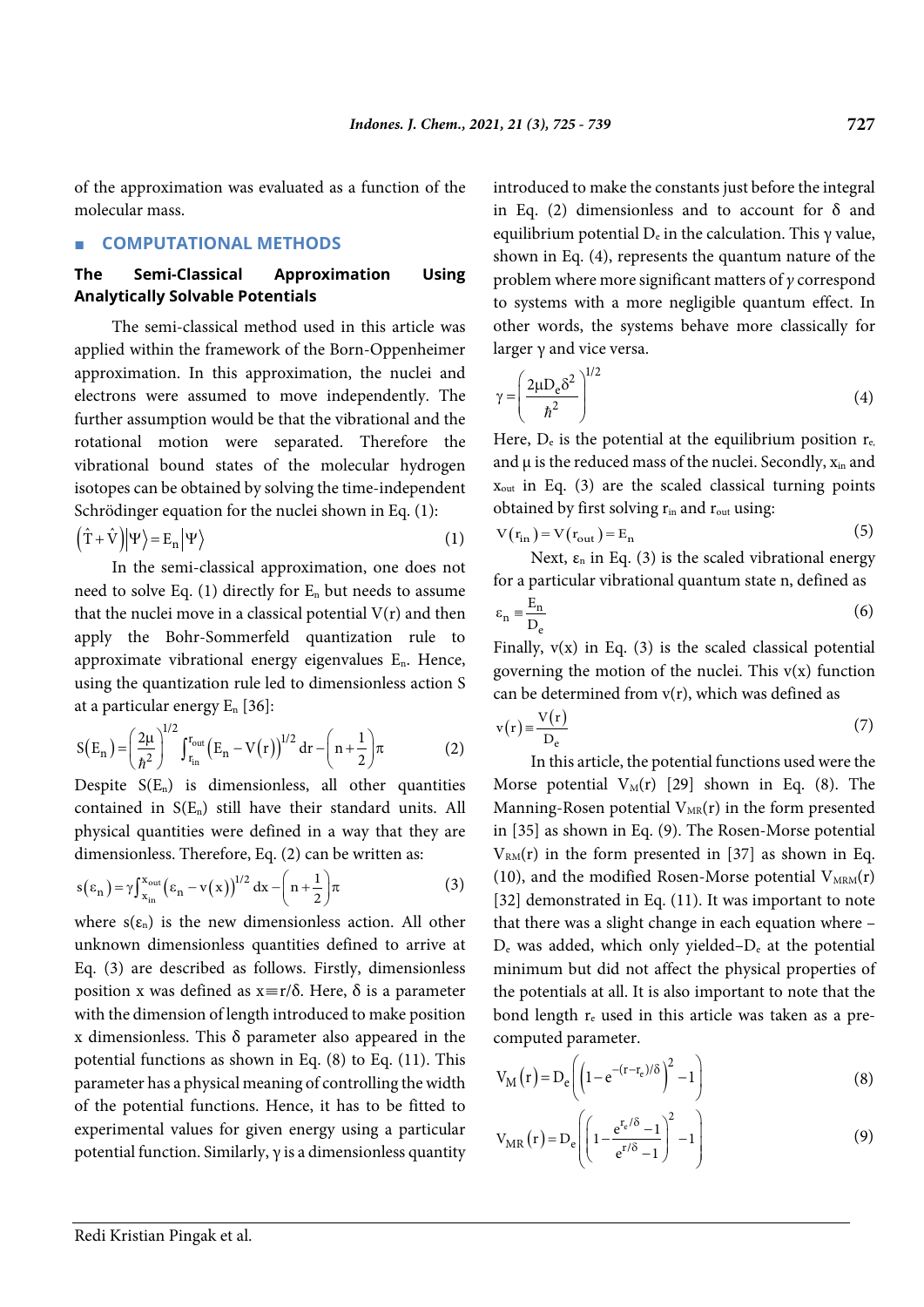$$
V_{RM}(r) = D_e \left( \left( 1 - \frac{e^{2r_e/\delta} + 1}{e^{2r/\delta} + 1} \right)^2 - 1 \right)
$$
 (10)

$$
V_{MRM}(r) = D_e \left( \left( 1 - \frac{e^{2(r_e - r_{ij})/\delta} + 1}{e^{2(r - r_{ij})/\delta} + 1} \right)^2 - 1 \right) \tag{11}
$$

#### **Computational Details**

Overall, the computational details used in this research followed the same procedures described in [28]. Calculation of the vibrational energies of the molecular hydrogen isotopes was done by solving Eq. (3) numerically. The numerical methods used in calculating the vibrational energies in Eq. (3) were numerical integration using the Simpson's rule and root finding using the false position method, with 1024 divisions and a tolerance of 10–7 . The steps involved are as follows. First, the dimensionless quantity  $\gamma$  was determined using Eq. (4). Second, the classical turning points were determined for all potentials using Eq. (5). After that, γ values, classical turning points, and the potential functions were substituted into Eq. (3). Finally, Eq. (3) was solved numerically to obtain the pure vibrational energies of the molecules. In this final step, the value of  $\delta$  was varied to get the first vibrational energy which can match its experimental value. This δ value was then used to solve the higher vibrational energy levels of the molecules.

### ■ **RESULTS AND DISCUSSION**

#### **Physical Constants Used in the Calculation**

Reduced mass  $\mu$  of nuclei of the molecules were 0.50391261 a.m.u., 0.67171137 a.m.u., 0.75540394 a.m.u., 1.00705111 a.m.u., 1.20764393 a.m.u., and 1.50802486 a.m.u., for  $H_2$ , HD, HT,  $D_2$ , DT and  $T_2$  respectively [38]. The bond length value used in the calculation for all molecules in this study was 0.74142 Å [38]. Using an experimental value for  $D_e = 38287$  cm<sup>-1</sup> and the reduced mass of the molecules, the values of the dimensionless quantity  $\gamma$  of the molecules were calculated using Eq. (4), and they were found to be 33.830δ, 39.059δ, 41.421δ, 47.825δ, 52.372δ, and 58.524δ respectively, where δ in Å.

#### **Classical Turning Points**

The classical turning points for the Morse potential

(M) had been presented before in [28], from which the classical turning points were

$$
r_{in(M)} = r_e - \delta ln(1 + \sqrt{\epsilon_n + 1})
$$
\n(12a)

$$
r_{\text{out}(M)} = r_{\text{e}} - \delta \ln \left( 1 - \sqrt{\varepsilon_{n} + 1} \right) \tag{12b}
$$

Using similar procedures, i.e., by applying Eq. (5) to Eq. (9), (10), and (11), the classical turning points for the Manning-Rosen (MR), Rosen-Morse (RM), and the Modified-Rosen-Morse (MRM) potentials were derived and respectively shown in Eq. (13), (14) and (15).

$$
r_{\rm in(MR)} = \delta \ln \left( 1 + \frac{e^{r_e/\delta} - 1}{1 + \sqrt{\epsilon_n + 1}} \right)
$$
 (13a)

$$
r_{\text{out(MR)}} = \delta \ln \left( 1 + \frac{e^{r_e/\delta} - 1}{1 - \sqrt{\epsilon_n + 1}} \right) \tag{13b}
$$

$$
\mathbf{r}_{\text{in(RM)}} = \frac{\delta}{2} \ln \left( \frac{e^{2\mathbf{r}_e/\delta} + 1}{1 + \sqrt{\varepsilon_n + 1}} - 1 \right) \tag{14a}
$$

$$
r_{\text{out(RM)}} = \frac{\delta}{2} \ln \left( \frac{e^{2r_e/\delta} + 1}{1 - \sqrt{\epsilon_n + 1}} - 1 \right) \tag{14b}
$$

$$
r_{in(MRM)} = r_{ij} + \frac{\delta}{2} \ln \left( \frac{e^{2(r_e - r_{ij})/\delta} + 1}{1 + \sqrt{\epsilon_n + 1}} - 1 \right)
$$
 (15a)

$$
r_{\text{out}(\text{MRM})} = r_{ij} + \frac{\delta}{2} \ln \left( \frac{e^{2(r_e - r_{ij})/\delta} + 1}{1 - \sqrt{\epsilon_n + 1}} - 1 \right)
$$
(15b)

For the Modified-Rosen-Morse potential,  $r_{ii}$  values were calculated using Eq. (16) [32].

$$
r_{ij} = r_e - \sqrt{\frac{KD_e}{k_e}}
$$
 (16)

where K is a dimensionless constant given by

$$
K = \frac{d^2 v(r)}{dr^2}|_{r'=1}; r' = \frac{r - r_{ij}}{r_e - r_{ij}}
$$
(17)

### **Vibrational Energy Levels of H2, HD, HT, D2, DT, and T2 Molecules**

The calculated first ten vibrational energies for the molecular hydrogen and its isotopes in their ground electronic state  $X\Sigma_g^+$  are presented in this section. Eq. (3) was numerically evaluated using values given in the previous section. The equation had already been solved for the H2 molecule using the Morse potential in our earlier study [28], but it was recalculated in this research using the most recent experimental values to obtain the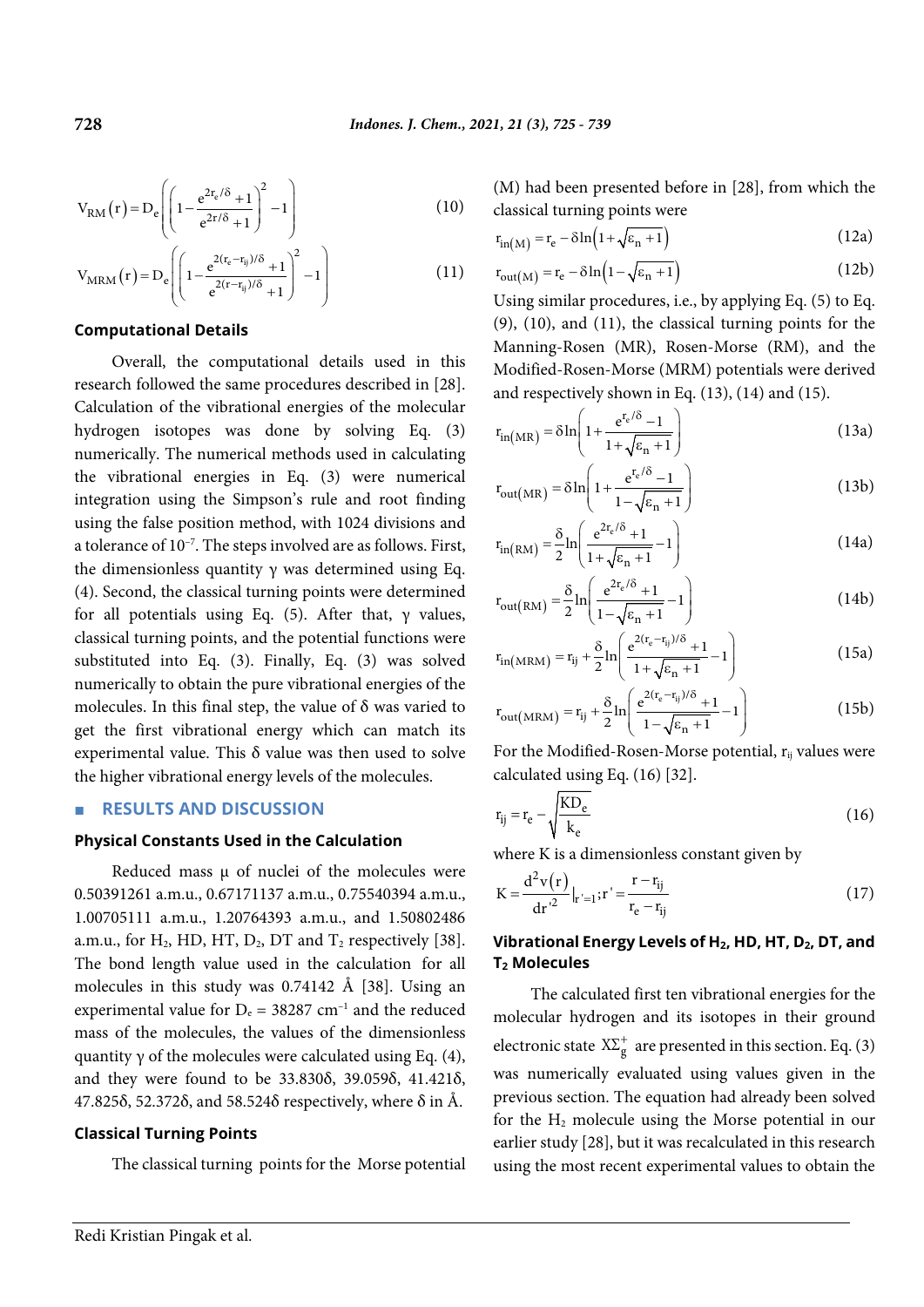results comparable to that of the hydrogen isotopes calculated in this study. The most recent experimental values used here were  $36118.06962$  cm<sup>-1</sup> [39], 36405.78366 cm–1 [40], and 36748.36286 cm–1 [3] for the first vibrational energy levels of  $H_2$ , HD, and  $D_2$ , respectively. Meanwhile, the most recent theoretical values for the first vibrational energy levels for HT, DT, and  $T_2$  were 36512.19957 cm<sup>-1</sup>, 36881.2812 cm<sup>-1</sup>, and 37028.49625 cm–1 [41], respectively. Values of *δ* matching the corresponding experimental first vibrational levels for  $H_2$ , HD, HT,  $D_2$ , DT, and  $T_2$  are shown in Table 1. These δ values were then used to calculate the first ten vibrational energy levels for all molecules. For the Modified-Rosen-Morse potential, the r<sub>ij</sub> values used are also presented in Table 1, calculated using Eq. (16) and (17) based on diatomic constants adapted from [38]. Calculated results of the first ten vibrational energies of the molecules are presented in Table 2.

It is evident from Table 2 that our calculated energies using Rosen-Morse and Modified Rosen Morse potential functions were consistent with the corresponding energies reported in [42], with errors below 1% for all molecules. Similarly, the results for the first 5 vibrational energy levels for all molecules were also in good agreement when using the Morse potential (error below 1%). Still, for sizeable vibrational quantum numbers, it was clear that the difference between the calculation and the experimental data became significant. On the other hand, only the first three vibrational levels with errors of less than 1% could be generated using the Manning-Rosen potential. For  $H_2$  molecule with n = 9, the use of Manning-Rosen potential resulted in a much higher percentage of error compared to that of the Morse, Rosen-Morse, and Modified Rosen Morse potential, with up to 54.81% of error compared to 12.83%, 0.47% and 0.17% for the respective potential functions. The accuracy of these potential functions within the framework of the semi-classical approximation is discussed further in the following section.

It is also clear from Table 2 that for any vibrational level calculated using any potential function, isotopic shifts in vibrational energies occurred when other isotopes substituted one atom or both atoms. The reason was due to the difference in the reduced mass of the molecules containing different isotopes, which leads to the increase or decrease in the corresponding calculated energy. The substitution of an atom or both atoms with heavier isotopes led to the lower vibrational energies and hence results in more chemically stabilized vibrational states. This stabilization, in addition to some other factors explained in the next section, led to more accurate vibrational levels for heavier molecules.

Regarding the dissociation energy, it is clear that any change to the molecule with heavier isotopes led to a higher bond dissociation energy of the molecule. Therefore, the chemical bond of such molecules became more muscular, which eventually affects the molecules' behavior in any chemical reaction, which involves bond cleavage. The stronger the chemical bond between isotopes, the higher the energy required to break the chemical bond within the molecule from its first vibrational state into its unexcited constituent atoms/isotopes. As chemical reactions between two atoms

| Molecule       | $O_{\rm M}$<br>(A) | $O_{MR}$<br>$\mathbf{A}$ | $\delta_{\rm RM}$<br>(A) | O <sub>MRM</sub><br>(A) | $r_{ij}$<br>$\mathbf{A}$ |
|----------------|--------------------|--------------------------|--------------------------|-------------------------|--------------------------|
| H <sub>2</sub> | 0.71715238100      | 0.97932457700            | 0.92625240460            | 0.92405655150           | 0.01480561               |
| HD             | 0.71734847950      | 0.98070005400            | 0.92634829660            | 0.92411931120           | 0.01500609               |
| <b>HT</b>      | 0.71743336176      | 0.98123423230            | 0.92639796470            | 0.92412744480           | 0.01527452               |
| $D_2$          | 0.71765735300      | 0.98249317680            | 0.92654899188            | 0.92426980660           | 0.01531373               |
| DT             | 0.71780750840      | 0.98325158400            | 0.92666155500            | 0.92436195030           | 0.01543833               |
| T <sub>2</sub> | 0.71800402150      | 0.98415409740            | 0.92682071850            | 0.92451846200           | 0.01544307               |

**Table 1.** Values of  $\delta$  and  $r_{ii}$  used in the calculation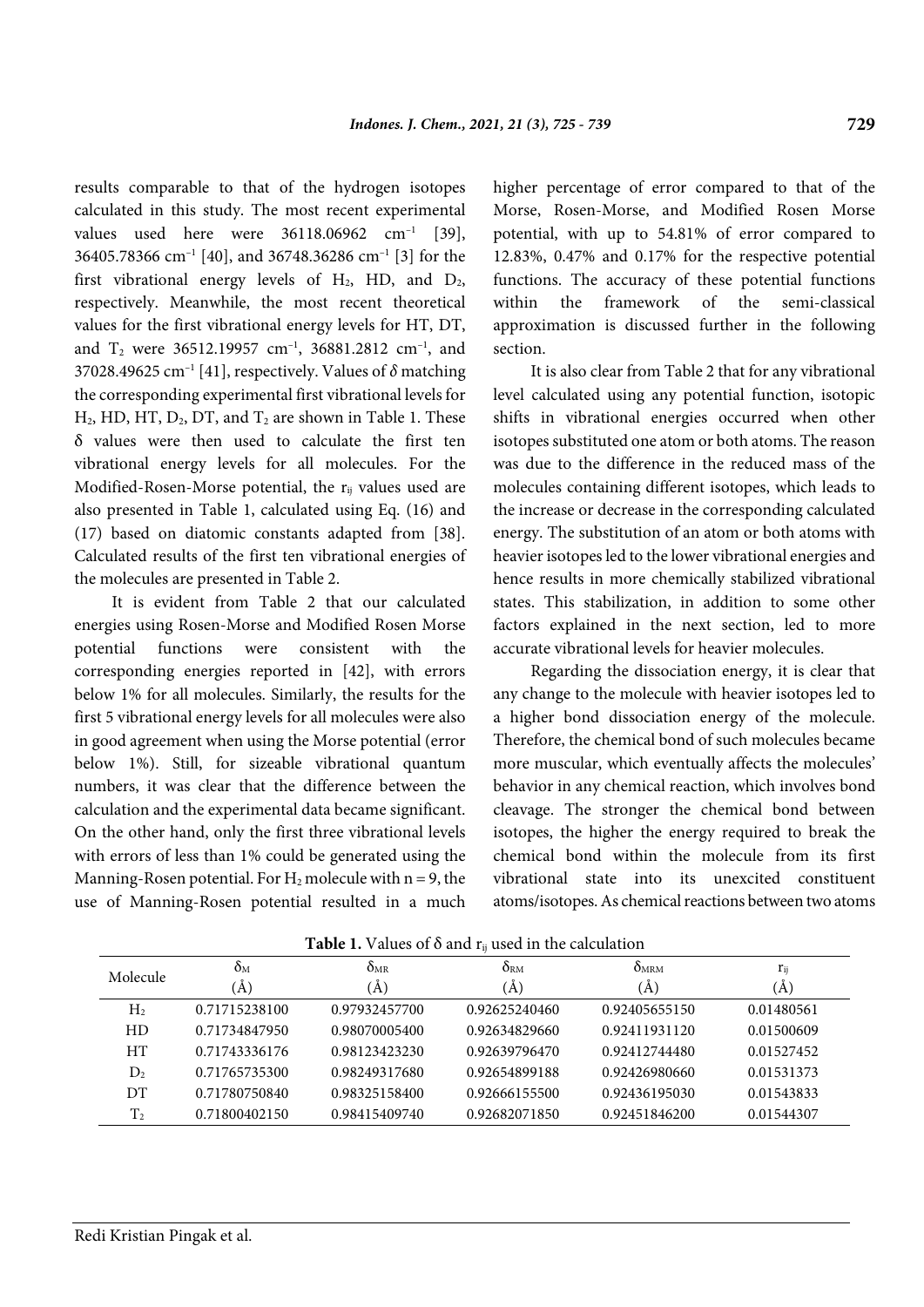| <b>Table 2.</b> Calculated energies with % errors <sup>t</sup> for first 10 vibrational energies of the molecules using the Morse $(M)$ , |
|-------------------------------------------------------------------------------------------------------------------------------------------|
| Manning-Rosen (MR), Rosen-Morse (RM), and Modified-Rosen-Morse (MRM) potentials. Calculated energies from                                 |
| ab-initio methods in $[42]$ <sup><math>\dagger</math></sup> are also presented                                                            |

| Molecule       | $\mathbf n$      | $E_{n(M)}/cm^{-1}$ | $E_{n(\mathrm{MR})}/cm^{-1}$ | $E_{n(RM)}/cm^{-1}$                      | $E_{n(MRM)}/cm^{-1}$   | $E_n^{\dagger}/cm^{-1}$ |  |
|----------------|------------------|--------------------|------------------------------|------------------------------------------|------------------------|-------------------------|--|
|                |                  | (% error)          | (% error)                    | $(% \mathcal{L}_{0}^{\infty})$ (% error) | (% error)              |                         |  |
| H <sub>2</sub> | $\boldsymbol{0}$ | $-36118.070(0.00)$ | $-36118.070$                 | $-36118.070(0.00)$                       | $-36118.070$           | $-36118.074$            |  |
|                |                  |                    | (0.00)                       |                                          | (0.00)                 |                         |  |
| $\mathbf{1}$   |                  | $-31969.921(0.04)$ | $-32085.512$                 | $-31941.486(0.05)$                       | -31940.867             | -31956.927              |  |
|                |                  |                    | (0.40)                       |                                          | (0.05)                 |                         |  |
|                | $\overline{2}$   | $-28074.723(0.16)$ | $-28427.373$                 | $-27984.898(0.16)$                       | -27982.911             | $-28031.088$            |  |
|                |                  |                    | (1.41)                       |                                          | (0.17)                 |                         |  |
|                | $\mathfrak{Z}$   | $-24432.479(0.40)$ | $-25108.677$                 | $-24254.567(0.33)$                       | $-24250.572$           | -24335.689              |  |
|                |                  |                    | (3.18)                       |                                          | (0.35)                 |                         |  |
|                | $\boldsymbol{4}$ | $-21043.186(0.84)$ | $-22098.637$                 | $-20757.141(0.53)$                       | $-20750.621$           | $-20867.698$            |  |
|                |                  |                    | (5.90)                       |                                          | (0.56)                 |                         |  |
|                | $\mathfrak s$    | $-17906.847(1.59)$ | -19370.069                   | $-17499.678(0.72)$                       | $-17490.265$           | $-17626.119$            |  |
|                |                  |                    | (9.89)                       |                                          | (0.77)                 |                         |  |
|                | $\boldsymbol{6}$ | $-15023.460(2.81)$ | -16898.893                   | $-14489.684(0.84)$                       | $-14477.179$           | $-14612.257$            |  |
|                |                  |                    | (15.65)                      |                                          | (0.92)                 |                         |  |
|                | $\boldsymbol{7}$ | $-12393.027(4.76)$ | $-14663.724$                 | $-11735.138(0.80)$                       | $-11719.538$           | $-11830.105$            |  |
|                |                  |                    | (23.95)                      |                                          | (0.93)                 |                         |  |
|                | $\, 8$           | $-10015.546(7.85)$ | $-12645.513$                 | $-9244.540(0.46)$                        | $-9226.068(0.66)$      | -9286.901               |  |
|                |                  |                    | (36.17)                      |                                          |                        |                         |  |
|                | $\boldsymbol{9}$ | $-7891.020(12.83)$ | $-10827.248$                 | $-7026.942(0.47)$                        | $-7006.079(0.17)$      | -6993.907               |  |
|                |                  |                    | (54.81)                      |                                          |                        |                         |  |
| HD             | $\boldsymbol{0}$ | $-36405.784(0.00)$ | -36405.784                   | $-36405.784(0.00)$                       | -36405.784             | $-36405.778$            |  |
|                |                  |                    | (0.00)<br>-32873.724         |                                          | (0.00)<br>$-32763.511$ |                         |  |
|                | $\mathbf{1}$     | $-32785.512(0.04)$ | (0.31)                       | $-32763.984(0.03)$                       | (0.03)                 | $-32773.635$            |  |
|                |                  |                    | $-29627.277$                 |                                          | -29284.694             |                         |  |
|                | $\overline{2}$   | $-29354.790(0.12)$ | (1.05)                       | $-29286.222(0.11)$                       | (0.12)                 | -29318.920              |  |
|                |                  |                    | $-26643.017$                 |                                          | -25973.402             | $-26038.161$            |  |
|                | $\mathfrak{Z}$   | $-26113.619(0.29)$ | (2.32)                       | $-25976.499(0.24)$                       | (0.25)                 |                         |  |
|                |                  |                    | -23899.984                   |                                          | -22833.925             |                         |  |
|                | $\overline{4}$   | $-23061.999(0.58)$ | (4.24)                       | $-22839.027(0.39)$                       | (0.41)                 | -22928.893              |  |
|                |                  |                    | -21379.384                   |                                          | -19870.791             |                         |  |
|                | 5                | -20199.930 (1.05)  | (6.95)                       | -19878.246 (0.56)                        | (0.60)                 | -19989.738              |  |
|                |                  |                    | $-19064.321$                 |                                          | $-17088.776$           |                         |  |
|                | $\boldsymbol{6}$ | $-17527.412(1.78)$ | (10.71)                      | $-17098.829(0.71)$                       | (0.77)                 | $-17220.515$            |  |
|                |                  |                    | $-16939.573$                 |                                          | -14492.927             |                         |  |
|                | $\overline{7}$   | $-15044.445(2.89)$ | (15.85)                      | $-14505.710(0.80)$                       | (0.89)                 | $-14622.386$            |  |
|                |                  |                    | $-14991.400$                 |                                          | $-12088.577$           |                         |  |
|                | $\,8\,$          | $-12751.029(4.53)$ | (22.90)                      | $-12104.090(0.77)$                       | (0.90)                 | $-12198.059$            |  |
|                |                  |                    | $-13207.369$                 |                                          |                        |                         |  |
|                | $\boldsymbol{9}$ | $-10647.165(6.98)$ | (32.71)                      | $-9899.461(0.53)$                        | $-9881.364(0.71)$      | -9952.060               |  |
|                |                  |                    |                              | $-36512.200$                             |                        | $-36512.200$            |  |
| HT             | $\boldsymbol{0}$ | $-36512.200(0.00)$ | (0.00)                       | $-36512.200(0.00)$                       | (0.00)                 | $-36512.166$            |  |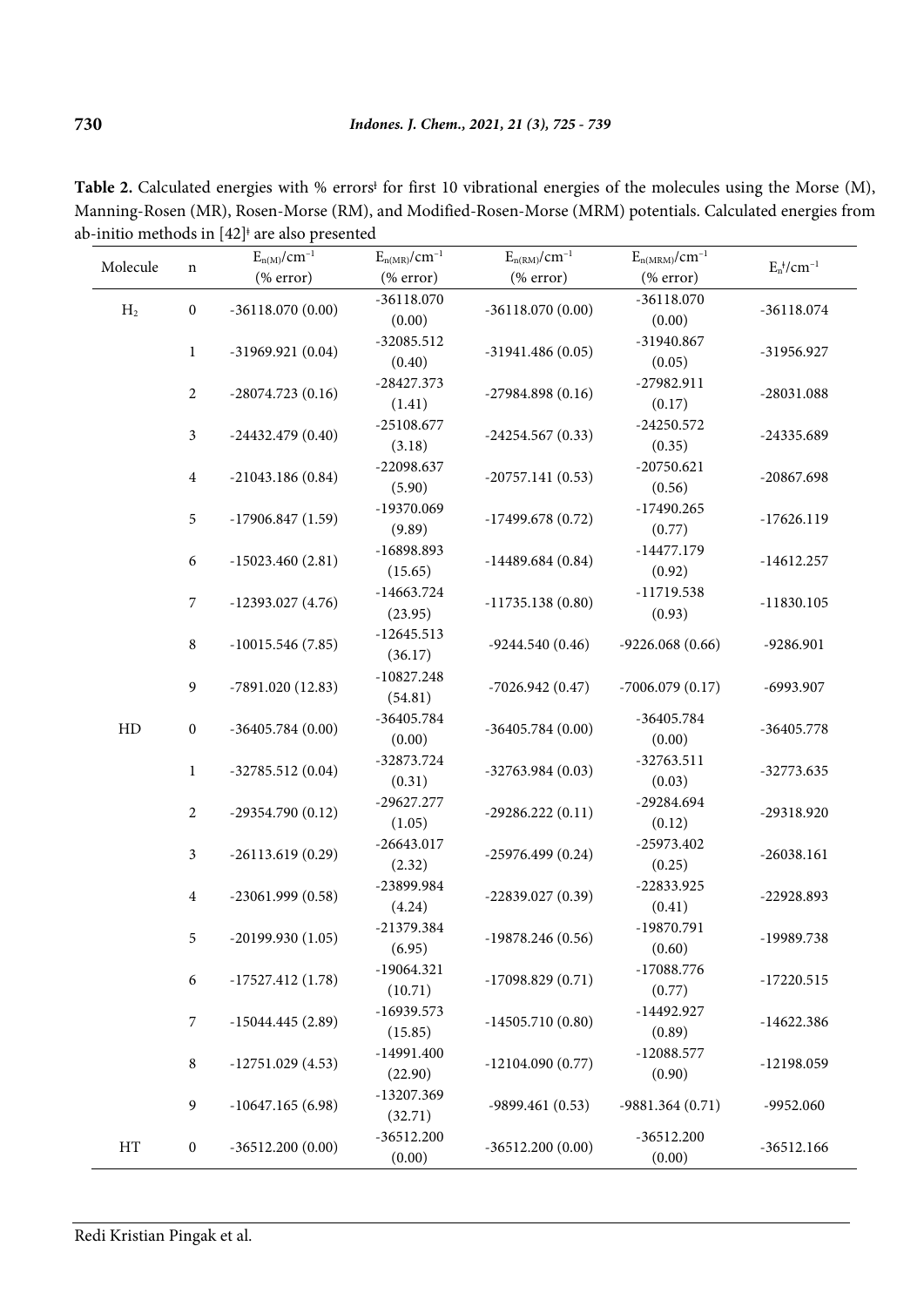|          |                  | ----- r-----<br>$E_{n(M)}/cm^{-1}$       | $E_{n(MR)}/cm^{-1}$                      | $E_{n(RM)}/cm^{-1}$                      | $E_{n(MRM)}/cm^{-1}$                     |                                      |
|----------|------------------|------------------------------------------|------------------------------------------|------------------------------------------|------------------------------------------|--------------------------------------|
| Molecule | $\mathbf n$      | $(% \mathcal{L}_{0}^{\infty})$ (% error) | $(% \mathcal{L}_{0}^{\infty})$ (% error) | $(% \mathcal{L}_{0}^{\infty})$ (% error) | $(% \mathcal{L}_{0}^{\infty})$ (% error) | $E_n$ <sup>*</sup> /cm <sup>-1</sup> |
|          | $\mathbf{1}$     | $-33088.949(0.04)$                       | -33167.879                               | $-33069.743(0.02)$                       | -33069.314                               | -33077.320                           |
|          | $\overline{c}$   | $-29834.167(0.11)$                       | (0.27)<br>-30079.091<br>(0.93)           | $-29772.814(0.09)$                       | (0.02)<br>$-29771.425$<br>(0.10)         | -29800.557                           |
|          | $\mathfrak{Z}$   | $-26747.854(0.26)$                       | $-27225.971$<br>(2.05)                   | $-26624.747(0.20)$                       | $-26621.924$<br>(0.21)                   | $-26678.870$                         |
|          | $\overline{4}$   | $-23830.010(0.51)$                       | -24590.639<br>(3.71)                     | $-23629.042(0.34)$                       | $-23624.377$<br>(0.36)                   | $-23710.043$                         |
|          | $\sqrt{5}$       | $-21080.637(0.90)$                       | $-22156.968$<br>(6.05)                   | $-20789.374(0.49)$                       | $-20782.532$<br>(0.53)                   | $-20892.705$                         |
|          | $\boldsymbol{6}$ | $-18499.733(1.50)$                       | -19910.379<br>(9.24)                     | $-18109.606(0.64)$                       | $-18100.334$<br>(0.69)                   | $-18226.406$                         |
|          | $\boldsymbol{7}$ | $-16087.298(2.39)$                       | -17837.669<br>(13.53)                    | $-15593.795(0.75)$                       | $-15581.935$<br>(0.83)                   | $-15711.716$                         |
|          | $\,8\,$          | $-13843.334(3.69)$                       | $-15926.855$<br>(19.30)                  | $-13246.209(0.78)$                       | -13231.709<br>(0.89)                     | $-13350.363$                         |
|          | $\boldsymbol{9}$ | $-11767.839(5.58)$                       | $-14167.046$<br>(27.11)                  | $-11071.339(0.66)$                       | $-11054.266$<br>(0.82)                   | $-11145.411$                         |
| $D_2$    | $\boldsymbol{0}$ | $-36748.363(0.00)$                       | -36748.363<br>(0.00)                     | $-36748.363(0.00)$                       | $-36748.363$<br>(0.00)                   | -36748.349                           |
|          | $\mathbf 1$      | $-33765.748(0.03)$                       | -33825.769<br>(0.21)                     | $-33751.239(0.01)$                       | -33750.915<br>(0.01)                     | -33754.742                           |
|          | $\overline{2}$   | $-30909.347(0.09)$                       | $-31097.461$<br>(0.70)                   | $-30862.703(0.06)$                       | $-30861.650$<br>(0.06)                   | -30880.242                           |
|          | $\mathfrak{Z}$   | $-28179.160(0.20)$                       | $-28550.209$<br>(1.52)                   | $-28084.890(0.13)$                       | $-28082.738$<br>(0.14)                   | $-28122.759$                         |
|          | $\overline{4}$   | $-25575.189(0.37)$                       | $-26171.943$<br>(2.71)                   | $-25420.029(0.24)$                       | $-25416.448$<br>(0.25)                   | $-25480.643$                         |
|          | $\sqrt{5}$       | $-23097.432(0.63)$                       | $-23951.635$<br>(4.35)                   | $-22870.443(0.36)$                       | $-22865.149$<br>(0.38)                   | $-22952.701$                         |
|          | 6                | $-20745.889(1.01)$                       | $-21879.188$<br>(6.53)                   | $-20438.557(0.49)$                       | $-20431.313$<br>(0.52)                   | $-20538.231$                         |
|          | $\sqrt{7}$       | $-18520.562(1.55)$                       | -19945.349<br>(9.37)                     | $-18126.900(0.60)$                       | $-18117.528$<br>(0.66)                   | $-18237.066$                         |
|          | $\,8\,$          | $-16421.450(2.32)$                       | $-18141.622$<br>(13.03)                  | $-15938.116(0.69)$                       | $-15926.497$<br>(0.77)                   | $-16049.615$                         |
|          | $\boldsymbol{9}$ | $-14448.553(3.37)$                       | $-16460.195$<br>(17.77)                  | $-13874.962(0.73)$                       | $-13861.047$<br>(0.83)                   | -13976.943                           |
| DT       | $\boldsymbol{0}$ | $-36881.281(0.00)$                       | $-36881.281$<br>(0.00)                   | $-36881.281(0.00)$                       | $-36881.281$<br>(0.00)                   | $-36881.271$                         |
|          | $\mathbf{1}$     | $-34148.713(0.03)$                       | $-34199.145$<br>(0.18)                   | $-34136.568(0.00)$                       | -34136.296<br>(0.00)                     | -34137.946                           |

Table 2. Calculated energies with % errors<sup>1</sup> for first 10 vibrational energies of the molecules using the Morse (M), Manning-Rosen (MR), Rosen-Morse (RM), and Modified-Rosen-Morse (MRM) potentials. Calculated energies from ab-initio methods in [42]<sup>ǂ</sup> are also presented (*Continued*)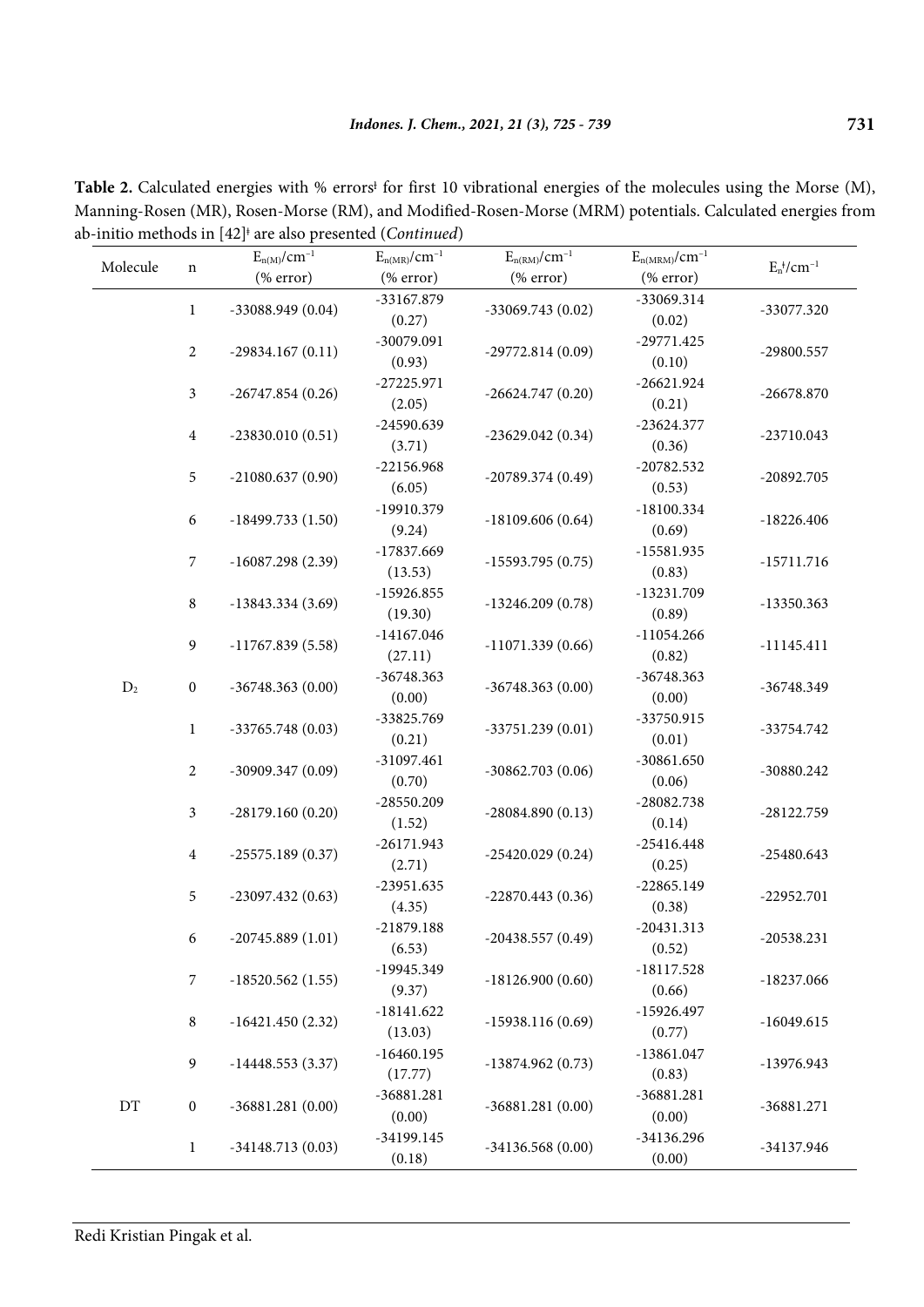|           | $\mathbf n$                    | $E_{n(M)}/cm^{-1}$                       | $E_{n(MR)}/cm^{-1}$                      | $E_{n\left( RM\right) }/cm^{-1}$         | $E_{n(\mathrm{MRM})}/cm^{-1}$            | $E_n^{\,\dagger}\!/cm^{-1}$ |
|-----------|--------------------------------|------------------------------------------|------------------------------------------|------------------------------------------|------------------------------------------|-----------------------------|
| Molecule  |                                | (% error)                                | $(% \mathcal{L}_{0}^{\infty})$ (% error) | (% error)                                | $(% \mathcal{L}_{0}^{\infty})$ (% error) |                             |
|           | $\sqrt{2}$                     | $-31521.306(0.09)$                       | $-31680.242$                             | $-31482.126(0.04)$                       | $-31481.236$                             | -31494.199                  |
|           |                                |                                          | (0.59)                                   |                                          | (0.04)                                   |                             |
|           | $\mathfrak{Z}$                 | $-28999.061(0.18)$                       | -29314.359                               | $-28919.567(0.10)$                       | $-28917.744$                             | -28948.381                  |
|           |                                |                                          | (1.26)                                   |                                          | (0.11)                                   |                             |
|           | $\overline{4}$                 | $-26581.978(0.31)$                       | $-27092.105$                             | $-26450.569(0.18)$                       | $-26447.526$                             | $-26499.146$                |
|           |                                |                                          | (2.24)                                   |                                          | (0.19)                                   |                             |
|           | $\sqrt{5}$                     | $-24270.057(0.52)$                       | $-25004.835$                             | $-24076.875(0.28)$                       | $-24072.356$                             | $-24145.463$                |
|           |                                |                                          | (3.56)                                   |                                          | (0.30)                                   |                             |
|           | $\boldsymbol{6}$               | $-22063.298(0.81)$                       | $-23044.578$                             | $-21800.294(0.39)$<br>$-19622.710(0.50)$ | -21794.084                               | $-21886.630$                |
|           |                                |                                          | (5.29)                                   |                                          | (0.42)                                   |                             |
| $\rm T_2$ | $\boldsymbol{7}$               | $-19961.700(1.21)$                       | -21203.979                               |                                          | $-19614.630$                             | $-19722.304$                |
|           |                                |                                          | (7.51)                                   |                                          | (0.55)                                   |                             |
|           | $\,8\,$                        | $-17965.265(1.77)$                       | $-19476.236$                             | $-17546.081(0.60)$                       | $-17535.999$                             | $-17652.523$                |
|           | $\boldsymbol{9}$               |                                          | (10.33)<br>$-17855.059$                  | $-15572.444(0.67)$                       | (0.66)<br>$-15560.275$                   |                             |
|           |                                | $-16073.991(2.53)$                       | (13.89)                                  |                                          | (0.75)                                   | $-15677.744$                |
|           | $\boldsymbol{0}$               |                                          | $-37028.496$                             |                                          | $-37028.496$                             |                             |
|           |                                | $-37028.496(0.00)$                       | (0.00)                                   | $-37028.496(0.00)$                       | (0.00)                                   | $-37028.481$                |
|           |                                |                                          | $-34615.299$                             |                                          | $-34564.595$                             |                             |
|           | $\,1$                          | $-34574.579(0.03)$                       | (0.15)                                   | $-34564.814(0.00)$                       | (0.00)                                   | -34563.983                  |
|           |                                |                                          | -32333.895                               |                                          | $-32172.445$                             |                             |
|           | $\sqrt{2}$                     | $-32204.784(0.08)$                       | (0.48)                                   | $-32173.161(0.02)$                       | (0.02)                                   | $-32179.461$                |
|           |                                |                                          | $-30176.855$                             |                                          | $-29853.213$                             |                             |
|           | $\mathfrak{Z}$                 | $-29919.112(0.15)$                       | (1.01)                                   | $-29854.684(0.06)$                       | (0.07)                                   | -29873.687                  |
|           | $\overline{4}$                 |                                          | $-28137.285$                             | $-27610.570(0.13)$                       | $-27608.104$                             |                             |
|           |                                | $-27717.562(0.26)$                       | (1.78)                                   |                                          | (0.14)                                   | $-27645.628$                |
|           | 5                              | $-25600.134(0.41)$                       | $-26208.789$                             | $-25442.044(0.21)$                       | -25438.369                               | $-25494.449$                |
|           |                                |                                          | (2.80)                                   |                                          | (0.22)                                   |                             |
|           | $\sqrt{6}$<br>$\boldsymbol{7}$ | $-23566.830(0.63)$<br>$-21617.648(0.92)$ | $-24385.422$                             | $-23350.378(0.30)$<br>$-21336.886(0.39)$ | $-23345.302$                             | -23419.519                  |
|           |                                |                                          | (4.12)                                   |                                          | (0.32)                                   |                             |
|           |                                |                                          | $-22661.653$                             |                                          | $-21330.245$                             | $-21420.429$                |
|           |                                |                                          | (5.79)                                   |                                          | (0.42)                                   |                             |
|           | $\,8\,$                        | $-19752.589(1.31)$                       | $-21032.333$                             | $-19402.931(0.48)$                       | -19394.591                               | -19497.002                  |
|           |                                |                                          | (7.87)                                   |                                          | (0.53)                                   |                             |
|           | $\boldsymbol{9}$               | $-17971.653(1.83)$                       | $-19492.660$                             | $-17549.922(0.56)$                       | $-17539.781$                             | -17649.309                  |
|           |                                |                                          | (10.44)                                  |                                          | (0.62)                                   |                             |

Table 2. Calculated energies with % errors<sup>1</sup> for first 10 vibrational energies of the molecules using the Morse (M), Manning-Rosen (MR), Rosen-Morse (RM), and Modified-Rosen-Morse (MRM) potentials. Calculated energies from ab-initio methods in [42]<sup>ǂ</sup> are also presented (*Continued*)

ƚ Percentage errors in our results were calculated based on ab initio results in [42]

occur when the chemical bond is cleaved, molecules with heavier isotopes would undergo slower chemical reactions. The reason is that the amount of energy required to cleave the chemical bond in the molecules with heavier isotopes is more significant than those of the lighter isotopes. It can also be inferred from Table 2 that molecules with heavier isotopes tend to have more dense vibrational states, which can be seen from the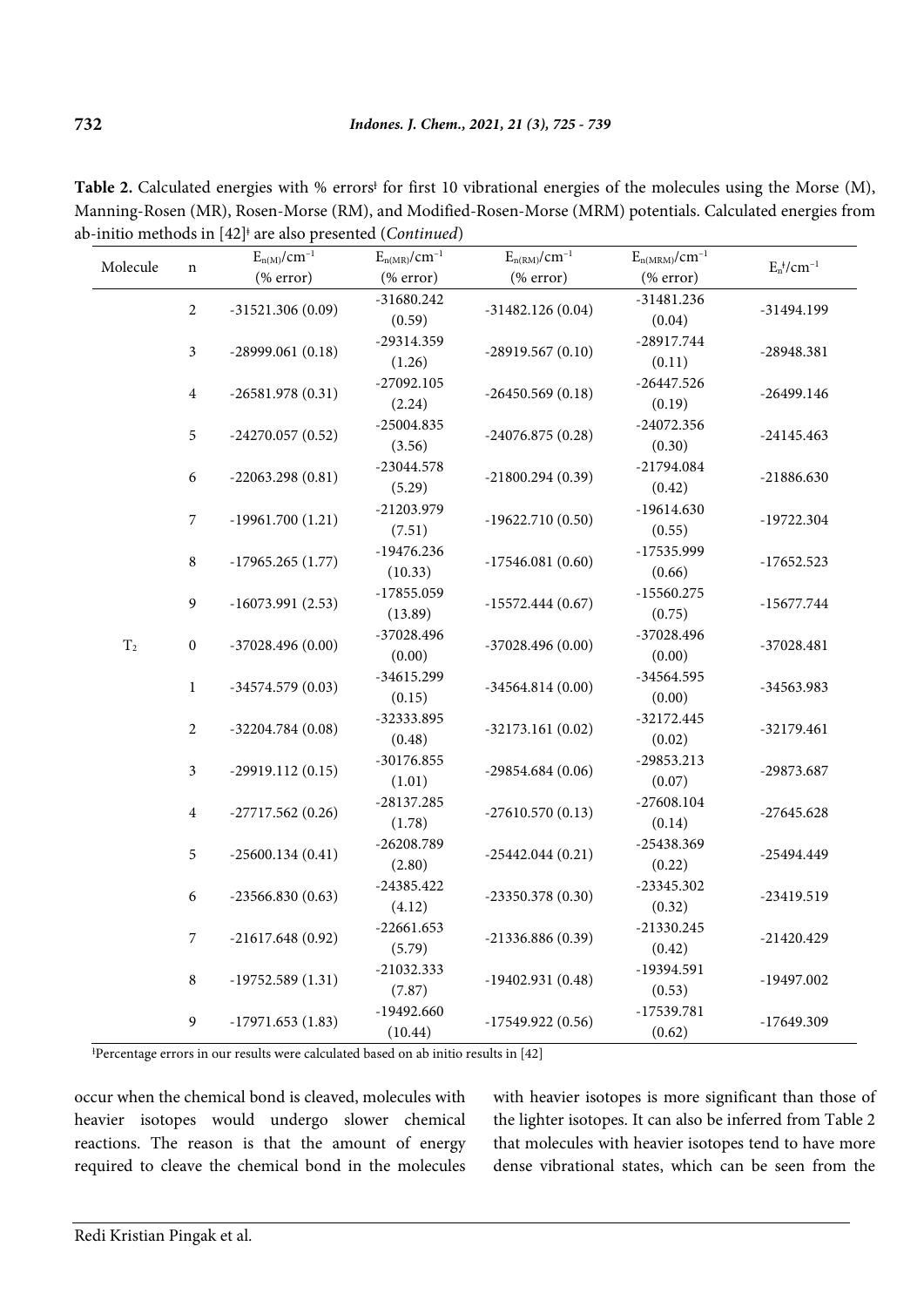smaller spacing between their adjacent states compared to the lighter ones. These findings indicate that the energy required to excite a molecule with heavier isotopes from a particular state into its next vibrational level is lower than that of the molecule with lighter isotopes. This argument has long been used in spectroscopic studies to infer the previously unknown heavy isotopes in a mix of diatomic molecules with different isotopes.

Fig. 1 illustrates the comparison of the first ten energy levels between our results using the Morse and Modified Rosen Morse potentials and those obtained from the ab-initio calculations  $[42]$  for the  $H_2$  molecule. The forms of the potential functions were also plotted in the exact figure. It is evident from Fig. 1(a) that the difference between our results and ab-initio results [42] became more apparent for higher vibrational states using the Morse potential. The large discrepancy at higher vibrational states was significantly reduced by using the modified Rosen-Morse potential function, as shown in Fig. 1(b). This finding is a clear indication that the modified Rosen-Morse potential was a better potential function than the Morse potential.

#### **Accuracy of the Semi-classical Approximation**

#### *Comparison with experimental values and literature*

In most of the reported literature, the experimental data are not fully available for all vibrational energies of the molecules. The only complete data available for the

molecules are the first vibrational transition frequencies  $(v_{1\leftarrow 0})$ . Therefore, the accuracy of our calculations was assessed using these experimental values as shown in Table 3. As can be seen from Table 3, for the first transition frequencies, our analyses are in good agreement with the most accurate and recent corresponding experimental values. The most accurate results from our calculations came from the use of Rosen-Morse and the Modified-Rosen-Morse potential.

Based on Table 3, the errors resulted from the calculation of vibrational frequencies of molecular hydrogen isotopes using the Morse potential were significantly lower than those from the Manning-Rosen potential, indicating that the Morse potential was much better than the Manning-Rosen potential. This result also implied that the Morse potential was also better than the Deng-Fan potential and Schiöberg potential in describing some diatomic molecular interactions as it had been previously proven in [35] that despite being different in their initial forms, Manning-Rosen, Deng-Fan, and the Schiöberg potentials were empirically the same. Our finding agrees with the study by Wang et al. [35] where the calculations of anharmonicity  $\omega_{e} \chi_{e}$  and vibrational rotational coupling parameter  $\alpha_e$  for 16 diatomic molecules were conducted, and the results were compared to the experimental values. The authors indicated that the classic Morse potential was better than the Deng-Fan, Manning-Rosen, and the Schiöberg potential. This finding



Fig 1. (a) First 10 vibrational energies of H<sub>2</sub> molecule using the Morse potential V<sub>M</sub> and (b) Modified Rosen-Morse potential  $V_{MRM}$ . Energies from ab-initio results [42] are also shown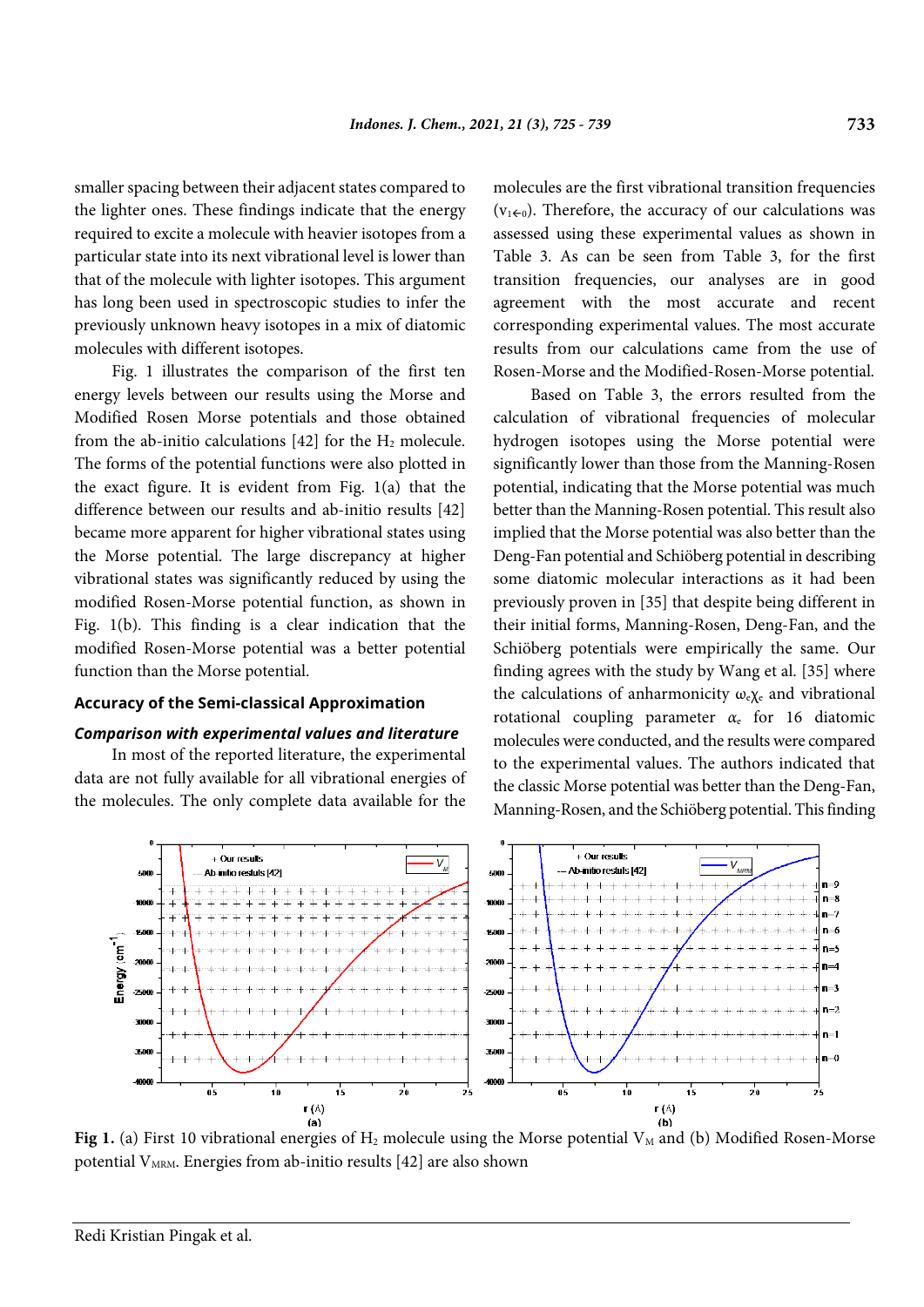| Molecule       | $v_1 \leftarrow_{0(M)} in cm^{-1}$ | $v_1 \leftarrow_{0(MR)} in cm^{-1}$ | $V_1 \leftarrow 0$ (RM) in cm <sup>-1</sup> | $V_1 \leftarrow 0(MRM)$ in cm <sup>-1</sup> | $v_1 \leftarrow 0$ in cm <sup>-1</sup> |
|----------------|------------------------------------|-------------------------------------|---------------------------------------------|---------------------------------------------|----------------------------------------|
|                | % error)                           | % error)                            | % error)                                    | % error)                                    | (exp.)                                 |
| H <sub>2</sub> | 4148.149 (0.31)                    | 4032.557 (3.09)                     | 4176.583 (0.37)                             | 4177.203 (0.39)                             | $4161.166^a$                           |
| HD             | 3620.272 (0.33)                    | 3532.060 (2.76)                     | 3641.799 (0.27)                             | 3642.273 (0.28)                             | $3632.161$ <sup>a</sup>                |
| HТ             | 3423.251 (0.34)                    | 3344.321 (2.63)                     | 3442.456 (0.22)                             | 3442.885 (0.24)                             | 3434.812 <sup>b</sup>                  |
| D <sub>2</sub> | 2982.615 (0.37)                    | 2922.593 (2.37)                     | 2997.124 (0.12)                             | 2997.448 (0.13)                             | 2993.617 <sup>a</sup>                  |
| DT             | 2732.568 (0.39)                    | 2682.136 (2.23)                     | 2744.713 (0.05)                             | 2744.986 (0.06)                             | 2743.342 <sup>b</sup>                  |
| T <sub>2</sub> | 2453.917 (0.43)                    | 2413.197 (2.08)                     | 2463.682 (0.03)                             | 2463.901 (0.02)                             | 2464.504 <sup>b</sup>                  |

**Table 3.** First vibrational frequencies  $v_{1} \in ( \Delta J = 0 )$  with % errors<sup>†</sup> using the Morse (M), Manning-Rosen (MR), Rosen-Morse (RM), and Modified-Rosen-Morse (MRM) potentials. Exact and accurate corresponding values from the most recent experiments are also presented

ƚ Percentage errors in our results were calculated based on the corresponding experimental data shown in column 6

 $^{\rm a\,b}$ Experimental data were obtained from [4] $^{\rm a}$  and [6] $^{\rm b}$ 

was also supported by the study of Royappa et al. [43], who compared 21 potential empirical functions, including the Morse, Deng-Fan. The Rosen-Morse potential functions in fitting experimental data for some first- and second-row diatomic molecules and suggested that the Morse potential was significantly better than Deng-Fan potential in describing diatomic molecular interaction. Their results also powerfully revealed that the Rosen-Morse potential was considerably better than the Morse potential, consistent with our results as shown in Table 3, particularly for HD,  $D_2$ , HT, and  $T_2$  molecules. Our results are in agreement with the study of Wang et al. [35], and Royappa et al. [43] strongly suggested that the Morse potential was better than Manning-Rosen (and therefore Deng-Fan and Schiöberg potential) in describing the interaction of some diatomic molecules. This finding was in contrast to the claim that Deng-Fan potential was better than the Morse potential made by Deng and Fan [33]. The Morse potential was better than the Manning-Rosen potential in predicting vibrational levels of electronic ground states of molecular hydrogen isotopes obtained here was interesting since it was in contrast to results obtained by  $[34]$  for the Li<sub>2</sub> molecule. Thus, it suggests that a further investigation on the vibrational energies of these two kinds of molecules for different electronic states is of interest.

The results presented in Table 3 showed that the Modified Rosen Morse potential function was also more accurate in obtaining the first vibrational frequency of the HD,  $D_2$ , HT, and  $T_2$  molecules. This finding suggested that the modified Rosen Morse potential was more potent than the Morse potential in describing the interaction of diatomics. This conclusion was supported by the study of Tang et al. [44], who solved the Schrödinger equation of some diatomics with some potential functions and found that the Modified Rosen Morse potential was better in fitting with experimental data. It is interesting to note that for the  $H_2$  molecule (the lightest molecule considered here), the Morse potential was somehow better than both Rosen Morse and the Modified Rosen Morse potential, with errors about 0.31%, 0.37%, and 0.39%, respectively. These errors were related to the accuracy of the semi-classical approximation used in this article which was less accurate for lighter molecules.

To further evaluate our results, the first vibrational frequencies for the molecules generated from our calculations were compared with the most accurate abinitio estimates adapted from [7,13-14,45-46]. The comparison, shown in Table 4, clearly indicates that our calculations, although having slightly higher % error, are reasonably comparable to the results generated from the ab-initio calculations. The fact that the ab-initio calculations resulted in better accuracy since the abinitio analysis involved the Born-Oppenheimer, adiabatic, non-adiabatic, relativistic, and quantum electrodynamics effects, which are more comprehensive in comparison to our calculation that only affects the Born-Oppenheimer term applied in a semi-classical approach. As can be seen from Table 4, ab-initio calculations in [45] generated the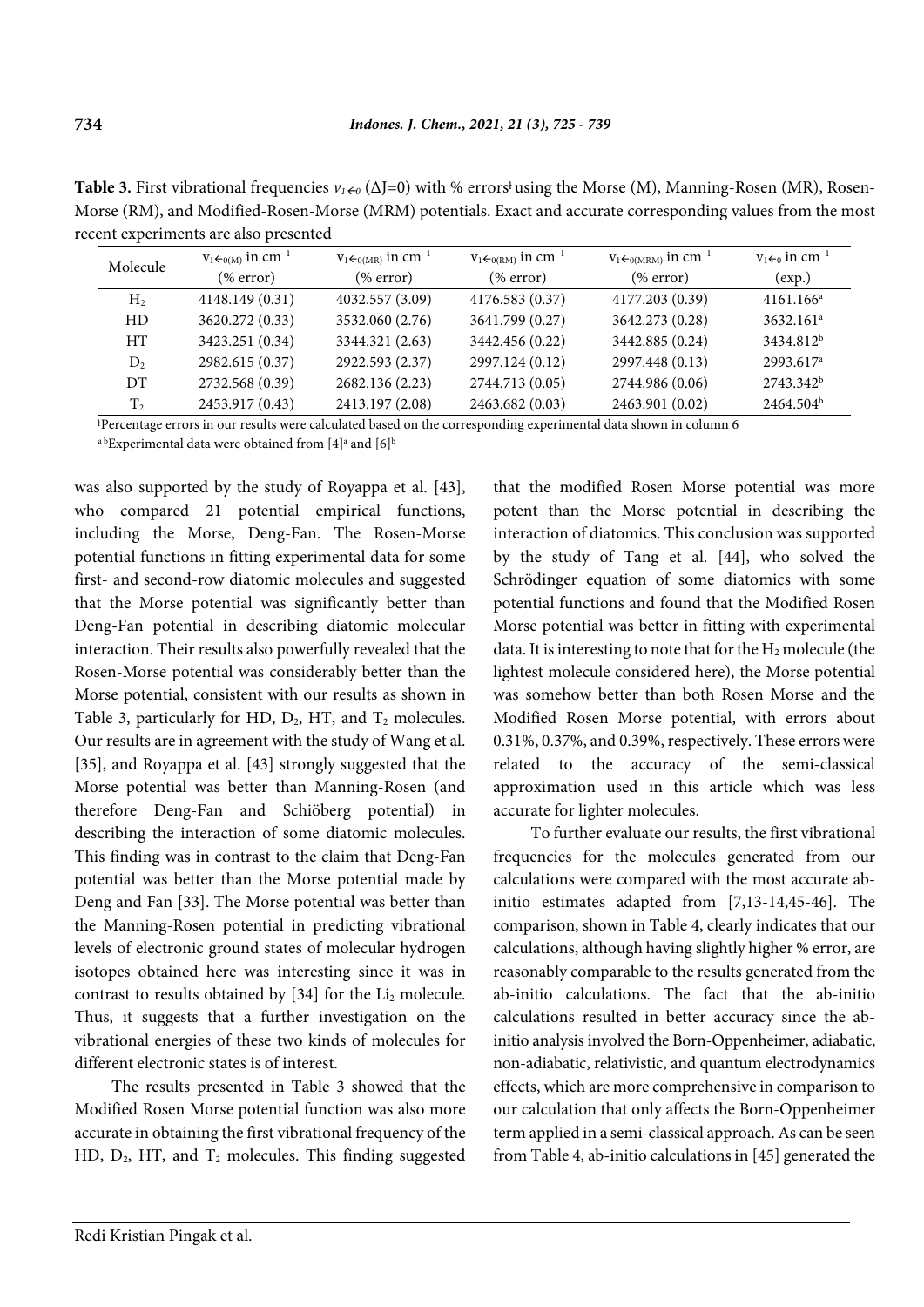| $v_1 \leftarrow_{0(RM})$ in cm <sup>-1</sup><br>$v_1 \leftarrow_{0(MRM)} in cm^{-1}$ |                 | $V_1 \leftarrow 0$ (ab-initio) $\text{in cm}^{-1}$ | $v_1 \leftarrow 0$ in cm <sup>-1</sup> |
|--------------------------------------------------------------------------------------|-----------------|----------------------------------------------------|----------------------------------------|
| (% error)<br>$(\%$ error)                                                            |                 | % error)                                           | (exp.)                                 |
| 4176.583 (0.37)                                                                      | 4177.203 (0.39) | $4161.166(0)$ [45]                                 | $4161.166^a$                           |
|                                                                                      |                 | 4161.185(0.0005) [46]                              |                                        |
| 3641.799 (0.27)                                                                      | 3642.273 (0.28) | 3632.160 (0.00003) [45]                            | $3632.161$ <sup>a</sup>                |
|                                                                                      |                 | 3632.179 (0.0005) [46]                             |                                        |
|                                                                                      |                 | 3632.158 (0.00008) [14]                            |                                        |
| 3442.456 (0.22)                                                                      | 3442.885 (0.24) |                                                    | 3434.812 <sup>b</sup>                  |
| 2997.124 (0.12)                                                                      | 2997.448 (0.13) | 2993.617 (0) [45]                                  | 2993.617 <sup>a</sup>                  |
|                                                                                      |                 | 2993.636 (0.0006) [46]                             |                                        |
|                                                                                      |                 | 2993.615 (0.00007) [13]                            |                                        |
| 2744.713 (0.05)                                                                      | 2744.986 (0.06) |                                                    | $2743.342^b$                           |
| 2463.682 (0.03)                                                                      | 2463.901 (0.02) | 2464.502 (0.00008) [7]                             | $2464.504^b$                           |
|                                                                                      |                 |                                                    |                                        |

**Table 4.** First vibrational frequencies  $v_{1+0}$  ( $\Delta J=0$ ) with % errors<sup>†</sup> using the most accurate potential in this study: Rosen-Morse (RM) and Modified-Rosen-Morse (MRM) potential functions are compared with most accurate corresponding values from ab-initio calculations

ƚ Percentage errors were calculated based on the corresponding experimental data in column 5 <sup>a b</sup>Experimental data were obtained from [4]<sup>a</sup> and [6]<sup>b</sup>

exact experimental values for the first vibrational

frequency of  $H_2$  and  $D_2$ . They were in excellent agreement with experimental ones for HD (with % error of order  $10^{-5}$ ).

Similarly, the first vibrational frequencies reported in [7,13-14,46] were very accurate with % errors in the order of  $10^{-5}$ - $10^{-4}$  compared to ours with % errors in  $10^{-2}-10^{-1}$ . However, it can be inferred that the Born-Oppenheimer term made the most significant contribution to the vibrational energies of the molecules. The contribution of the Born-Oppenheimer term can reach about 99.9% from the most accurate ab-initio results for the first vibrational frequency  $v_{100}$  of the molecules [45]. Therefore, despite involving only Born-Oppenheimer approximation in a semi-classical approximation, our products can generate reasonably accurate results with an error below 0.4% for the first vibrational frequencies of the molecules.

# *Accuracy as a function of the vibrational quantum number and molecular mass*

To further clarify the accuracy of the potentials used, the percentage errors provided in Table 2 are plotted against the vibrational levels. The plot for the Morse potential is shown in Fig. 2(a). The pattern for other potentials is similar and hence is not shown.

The results obtained in Fig. 2(a) indicated that at higher vibrational levels, the accuracy of our calculations decreased, as indicated by the increase in the percentage of errors for higher vibrational energies for all molecules considered. This trend was also observed for other isotopes used in this study, as can be seen from Table 2. This finding was interesting since semi-classical approximation should work better for higher energies as for much higher energies, wave functions of the systems should approach the classical free particle wave functions. The more significant errors observed for higher vibrational states in this research were because the values of  $\delta$  used for a particular molecule using a particular potential were fitted only once for the ground vibrational state energy and used to calculate other higher vibrational energies of the molecules.

Additionally, the use of the Rosen-Morse and the Modified-Rosen-Morse potentials have significantly reduced the errors obtained using the Morse potential, especially for higher vibrational states of the  $H_2$ molecule. This finding can be seen in Fig. 2(b) and Table 2, where the % errors resulted from the use of Rosen-Morse and the Modified-Rosen-Morse potentials were below 1%. These percentage errors were significantly lower than those calculated using the Morse potential,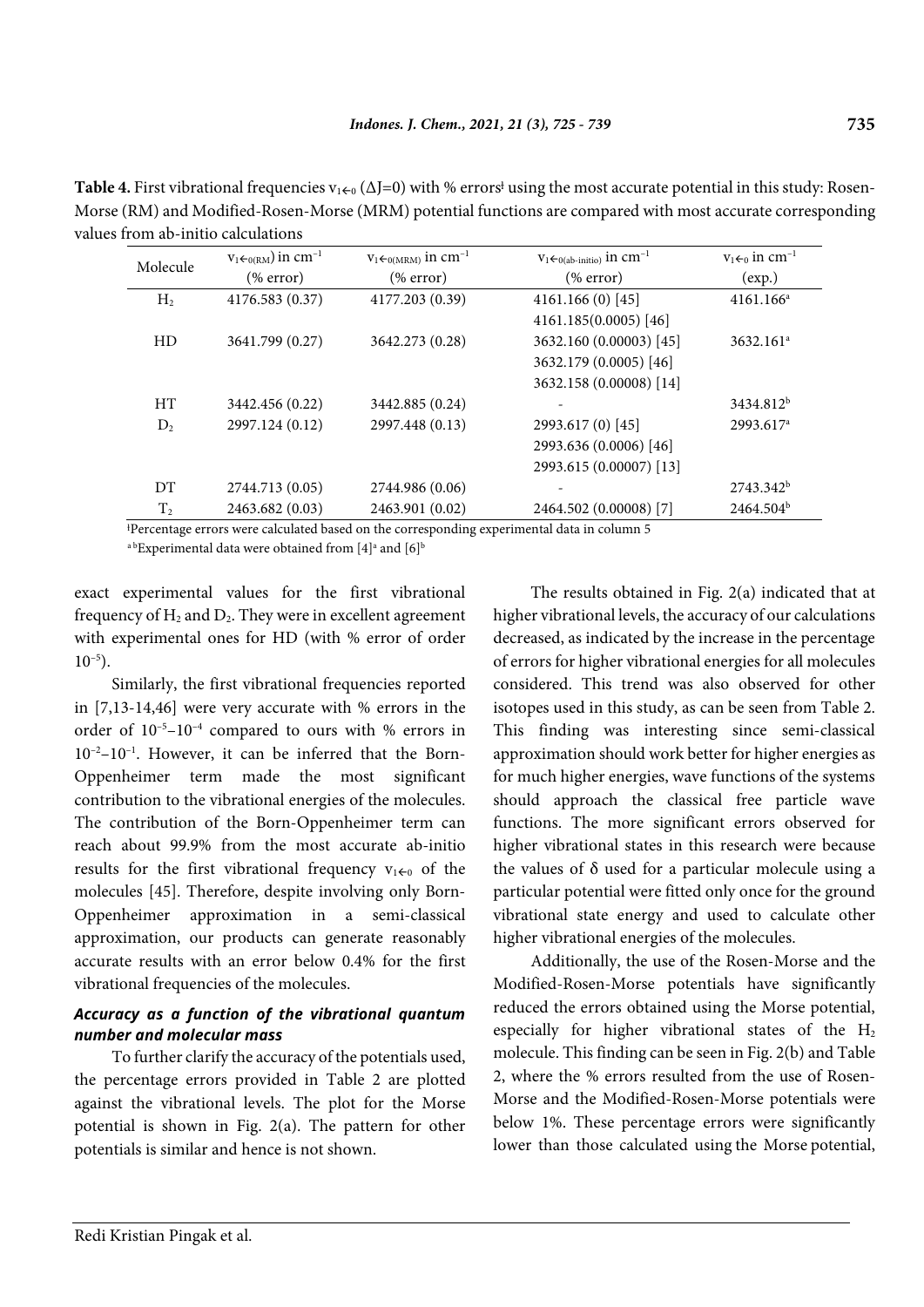

**Fig 2.** (a) % Errors in our vibrational energies are plotted against the vibrational energy levels for all molecules using the Morse potential and (b) Rosen-Morse potential

with the highest % errors of 12.83%. It was also important to note from Fig. 2(a) that better accuracy was obtained for heavier isotopes. This result was indicated by the more minor errors for heavier isotopes. The argument can explain that the heavier the molecules, the more "classical" they become (the larger  $\gamma$  values they have). This discrepancy was mainly due to the semi-classical approximation is based on the assumption that the nuclei move in classical potential wells. Therefore they have continuous energy like any classical object before their subsequent quantization using the Bohr-Sommerfeld quantization rule.

Consequently, less accurate results generated from this approximation in comparison to the ab-initio calculations would be anticipated. However, better accuracy using this approximation was expected following the substitution of the lighter isotopes with their heavier counterparts within the molecules. As previously described, this change was due to the more classical dynamics of the molecules as the mass of the isotopes increases. This was described as the *γ* value in Eq. (4). Larger γ values correspond to more 'classical' molecules and more accurate results for the semi-classical approximation. Chemically, this can be attributed to the fact that heavier isotopes have more stable vibrational states than lighter ones, as previously described.

With these two essential observations, investigations of the accuracy of this method on the calculation of vibrational energies of more 'classical' diatomic molecules are therefore attractive. A more comprehensive study on this topic is the subject of our following paper which is in preparation.

### **Improved Vibrational Energies from the (Modified) Rosen Morse Potential**

In our previous study [28], the semi-classical method using the Morse potential has been successfully applied to calculate low-lying vibrational energies of the molecular hydrogen H2. However, as can be seen from Fig. 2(a), a declining trend in the accuracy was observed for higher vibrational states. This decreasing trend, particularly for higher vibrational states and lighter molecules, was fixed by Rosen-Morse and the Modified-Rosen-Morse potential. This can be seen in Fig. 2(b).

Fig. 2(b) demonstrates that the increase in the errors when using the Morse potential for higher vibrational states of the molecules could be fixed by using the Rosen-Morse potential function. This result was shown by a significant decreasing trend of the % errors for the  $H_2$  molecule, particularly from  $n = 7$ onwards. A similar pattern can also be seen for the HD molecule starting at  $n = 8$ . For heavier molecules: HT,  $D_2$ , DT, and  $T_2$ , the practice is not seen, but a decrease of errors for higher vibrational states  $(n > 9)$  is highly expected from the pattern shown in Fig. 2(b). This finding implies that the use of the Rosen-Morse and the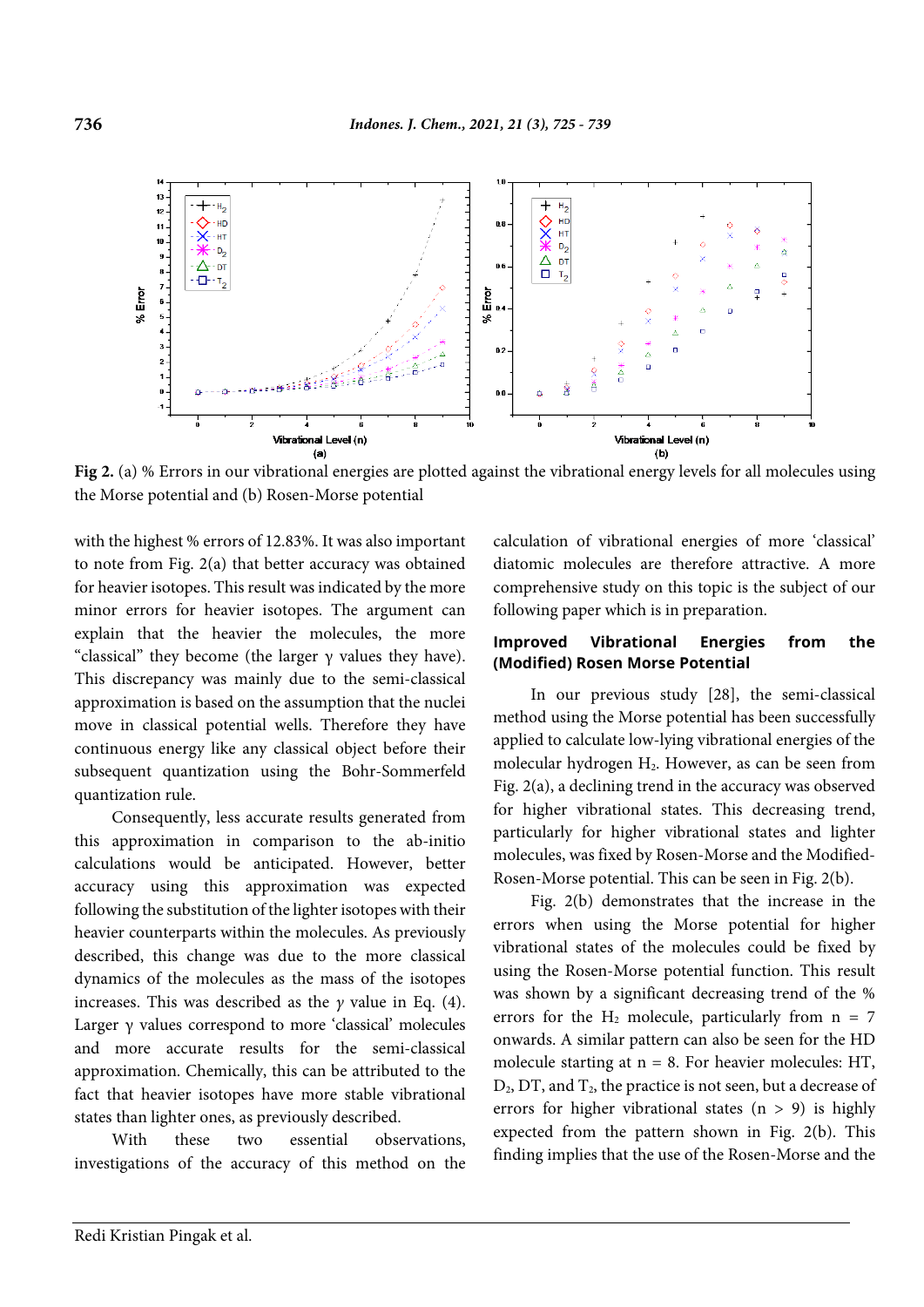Modified-Rosen-Morse potential function within the framework of the semi-classical approximation has significantly improved the accuracy of the calculation of vibrational energies from the Morse potential, especially for higher vibrational states. This finding was also reported by Tang et al. [44]. They fitted the potentials to the well-known Rydberg-Klein-Rees (RKR) data points of the Li2 molecule. They found that the modified Rosen Morse potential showed a much better fit with the experimental data than Morse potential, especially for high vibrational states. Zhang et al. [32] also reported the same finding when examining some other diatomic molecules in their study, including ICl,  $I_2$ ,  $Cs_2$ , MgH, and  $Li<sub>2</sub>$  molecules. This argument was also valid for other diatomic molecules, including SiC, SCl,  $Cs<sub>2</sub>$ , and  $Na<sub>2</sub>$ molecules, as reported in [47-49]. These observations strongly indicated that the Rosen Morse and the modified Rosen Morse potential were better than the Morse potential (and therefore the Manning-Rosen, Deng-Fan, and the Schiöberg potential) in describing the interaction of some diatomic molecules. More comprehensive studies on other physical and chemical properties of other diatomic molecules in different electronic, vibrational, and rotational states are therefore essential to further evaluate and compare the accuracy of the potential functions in describing the interaction of the molecules.

### ■ **CONCLUSION**

The semi-classical method has been successfully applied to obtain the first ten vibrational energies of all isotopes of the molecular hydrogen in their ground electronic state  $X\Sigma_{\rm g}^+$  . The results showed that the Rosen-Morse and the Modified Rosen Morse potential were the most accurate potentials used in this study, with errors below 1%. It was also found that the Morse potential was better than the Manning-Rosen potential function in calculating vibrational energy levels of all isotopes of the diatomic hydrogen, using the semi-classical approximation. Finally, the accuracy of the approximation becomes better for heavier isotopes. The semi-classical approximation could be applied to study vibrational energies of diatomic molecules, especially those with larger reduced mass using various classical potential functions.

### ■ **ACKNOWLEDGMENTS**

The authors thank Prof. Pekik Nurwantoro from the Department of Physics CoECS FMIPA Universitas Gadjah Mada for beneficial discussions and valuable comments on our manuscript.

#### ■ **REFERENCES**

- [1] Puchalski, M., Komasa, J., and Pachucki, K., 2017, Relativistic corrections for the ground electronic state of molecular hydrogen, *Phys. Rev. A*, 95 (5), 052506.
- [2] Korobov, V.I., Hilico, L., and Karr, J.P., 2017, Fundamental transitions and ionization energies of the hydrogen molecular ions with few ppt uncertainty, *Phys. Rev. Lett.*, 118 (23), 233001.
- [3] Liu, J., Sprecher, D., Jungen, C., Ubachs, W., and Merkt, F., 2010, Determination of the ionization and dissociation energies of the deuterium molecule (D2), *J. Chem. Phys*., 132 (15), 154301.
- [4] Dickenson, G.D., Niu, M.L., Salumbides, E.J., Komasa, J., Eikema, K.S.E., Pachucki, K., and Ubachs, W., 2013, Fundamental vibration of molecular hydrogen, *Phys. Rev. Lett*., 110 (19), 193601.
- [5] Wójtewicz, S., Gotti, R., Gatti, D., Lamperti, M., Laporta, P., Jóźwiak, H., Thibault, F., Wcisło, P., and Marangoni, M., 2020, Accurate deuterium spectroscopy and comparison with ab initio calculations, *Phys. Rev. A*, 101 (5), 052504.
- [6] Lai, K.F., Hermann, V., Trivikram, T.M., Diouf, M., Schlösser, M., Ubachs, W., and Salumbides, E.J., 2020, Precision measurement of the fundamental vibrational frequencies of tritium-bearing hydrogen molecules: T<sub>2</sub>, DT, HT, *Phys. Chem. Chem. Phys.*, 22 (16), 8973–8987.
- [7] Trivikram, T.M., Schlösser, M., Ubachs, W., and Salumbides, E.J., 2018, Relativistic and QED effects in the fundamental vibration of  $T_2$ , *Phys. Rev. Lett.*, 120 (16), 163002.
- [8] Lai, K.F., Czachorowski, P., Schlösser, M., Puchalski, M., Komasa, J., Pachucki, K., Ubachs, W., and Salumbides, E.J., 2019, Precision tests of non-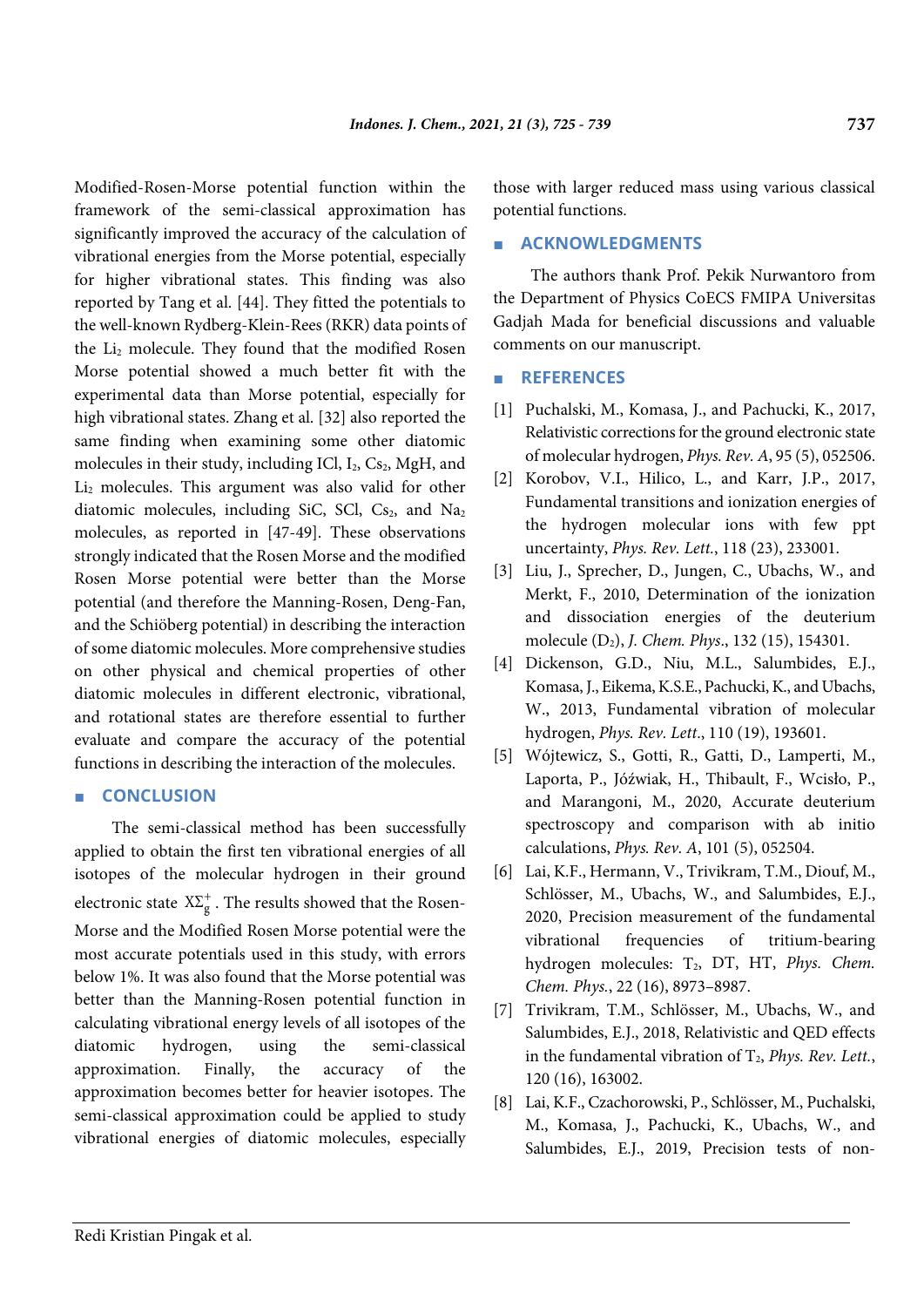adiabatic perturbation theory with measurements on the DT molecule, *Phys. Rev. Res*., 1 (3), 033124.

- [9] Kalinin, K.V., 2011, Calculation of hydrogen molecule energy levels using the moment constant summability method with specialized weight, *Atmos. Oceanic Opt.*, 24 (1), 17–21.
- [10] Kurokawa, Y.I., Nakashima, H., and Nakatsuji, H., 2019, Solving the Schrödinger equation of hydrogen molecules with the free-complement variational theory: Essentially exact potential curves and vibrational levels of the ground and excited states of the Σ symmetry, *Phys. Chem. Chem. Phys*., 21 (12), 6327–6340.
- [11] Kurokawa, Y.I., Nakashima, H., and Nakatsuji, H., 2020, Solving the Schrödinger equation of hydrogen molecules with the free-complement variational theory: Essentially exact potential curves and vibrational levels of the ground and excited states of the Π symmetry, *Phys. Chem. Chem. Phys*., 22 (24), 13489–13497.
- [12] Desai, A.M., Mesquita, N., and Fernandes, V., 2020, A new modified Morse potential energy function for diatomic molecules, *Phys. Scr.*, 95 (8), 085401.
- [13] Pachucki, K., and Komasa, J., 2019, Non-relativistic energy levels of D<sub>2</sub>, *Phys. Chem. Chem. Phys.*, 21 (20), 10272–10276.
- [14] Pachucki, K., and Komasa, J., 2018, Non-relativistic energy levels of HD, *Phys. Chem. Chem. Phys*., 20 (41), 26297–26302.
- [15] Komasa, J., Puchalski, M., Czachorowski, P., Łach, G., and Pachucki, K., 2019, Rovibrational energy levels of the hydrogen molecule through non-adiabatic perturbation theory, *Phys. Rev. A*, 100 (3), 032519.
- [16] Sholihun, S., Saito, M., Ohno, T., and Yamasaki, T., 2015, Density-functional-theory-based calculations of formation energy and concentration of the silicon monovacancy, *Jpn. J. Appl. Phys.*, 54 (4), 041301.
- [17] Sholihun, S., Kadarisman, H.P., and Nurwantoro, P., 2018, Density-functional-theory calculations of formation energy of the nitrogen-doped diamond, *Indones. J. Chem.,* 18 (4), 749–754.
- [18] Hastuti, D.P., Nurwantoro, P., and Sholihun, S., 2019, Stability study of germanene vacancies: The

first-principles calculations, *Mater. Today Commun.*, 19, 459–463.

- [19] Amalia, W., Nurwantoro, P., and Sholihun, S., 2018, Density-functional-theory calculations of structural and electronic properties of vacancies in monolayer hexagonal boron nitride (h-BN), *Comput. Condens. Matter*, 18, e00354.
- [20] Hutama, A.S., Huang, H., and Kurniawan, Y.S., 2019, Investigation of the chemical and optical properties of halogen-substituted *N*-methyl-4-piperidone curcumin analogs by density functional theory calculations, *Spectrochim. Acta, Part A*, 221, 117152.
- [21] Al-Mushadani, O.K., and Needs, R.J., 2003, Freeenergy calculations of intrinsic point defects in silicon, *Phys. Rev. B*, 68 (23), 235205.
- [22] Sanati, M., and Estreicher, S.K., 2003, Defects in silicon: The role of vibrational entropy, *Solid State Commun.*, 128 (5), 181–185.
- [23] Hutama, A.S., Hijikata, Y., and Irle, S., 2017, Coupled cluster and density functional studies of atomic fluorine chemisorption on coronene as model systems for graphene fluorination, *J. Phys. Chem. C*, 121 (27), 14888–14898.
- [24] Ceotto, M., Valleau, S., Tantardini, G.F., and Aspuru-Guzik, A., 2011, First principles semiclassical calculations of vibrational eigenfunctions, *J. Chem. Phys*., 134 (23), 234103.
- [25] Vázquez, F.X., Talapatra, S., and Geva, E., 2011, Vibrational energy relaxation in liquid HCl and DCl via the linearized semi-classical method: Electrostriction versus quantum delocalization, *J. Phys. Chem. A*, 115 (35), 9775–9781.
- [26] Walton, J.R., Rivera-Rivera, L.A., Lucchese, R.R., and Bevan, J.W., 2016, Morse, Lennard-Jones, and Kratzer potentials: A canonical perspective with applications, *J. Phys. Chem. A*, 120 (42), 8347–8359.
- [27] Roy, A.K., 2013, Accurate ro-vibrational spectroscopy of diatomic molecules in a Morse oscillator potential, *Results Phys.*, 3, 103–108.
- [28] Pingak, R.K., and Johannes, A.Z., 2020, Penentuan tingkat-tingkat energi vibrasi molekul hidrogen pada keadaan elektronik dasar menggunakan potensial Morse, *Wahana Fisika*, 5 (1), 1–9.